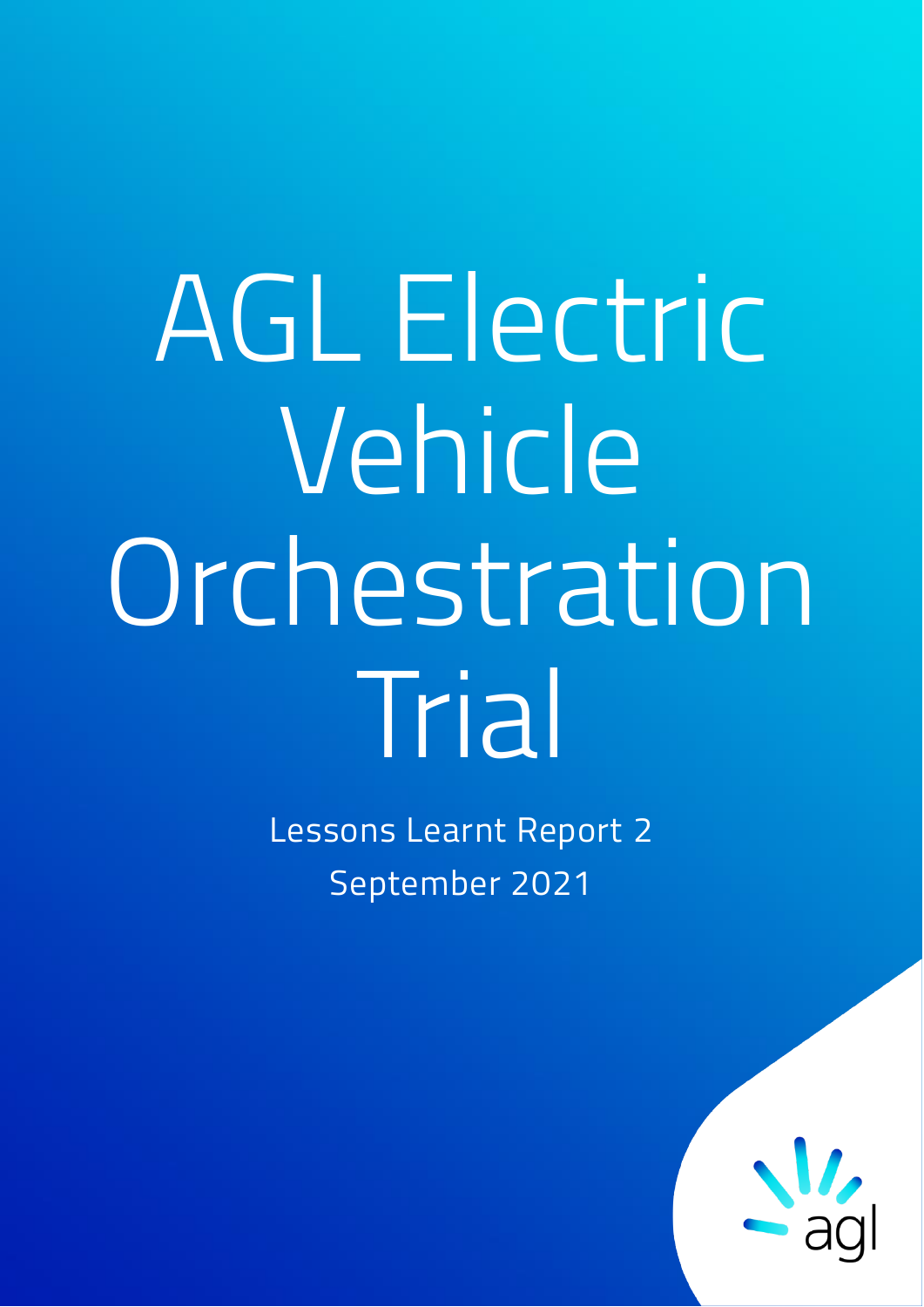

# Table of Contents

| 1. |                                         | <b>Executive Summary</b>                               | 5  |
|----|-----------------------------------------|--------------------------------------------------------|----|
| 2. | <b>Introduction</b>                     |                                                        | 6  |
| 3. | <b>Aggregation Software Development</b> |                                                        | 7  |
|    | 3.1.                                    | <b>Smart Charging</b>                                  | 7  |
|    | 3.2.                                    | Vehicle API                                            | 8  |
|    | 3.3.                                    | Vehicle-to-Grid                                        | 10 |
|    | 3.4.                                    | Lessons Learnt                                         | 10 |
| 4. | <b>Customer Recruitment</b>             |                                                        | 12 |
|    | 4.1.                                    | Participant Offer                                      | 12 |
|    | 4.2.                                    | Expressions of Interest and Participant Recruitment 12 |    |
|    | 4.3.                                    | Marketing                                              | 14 |
|    | 4.4.                                    | Vehicle API                                            | 15 |
|    | 4.5.                                    | Vehicle-to-Grid                                        | 16 |
|    | 4.6.                                    | Lessons Learnt                                         | 16 |
| 5. |                                         | <b>Charger Supply Chains</b>                           | 17 |
|    | 5.1.                                    | <b>Smart Chargers</b>                                  | 17 |
|    | 5.2.                                    | Vehicle-to-Grid Chargers                               | 17 |
|    | 5.3.                                    | Lessons Learnt                                         | 18 |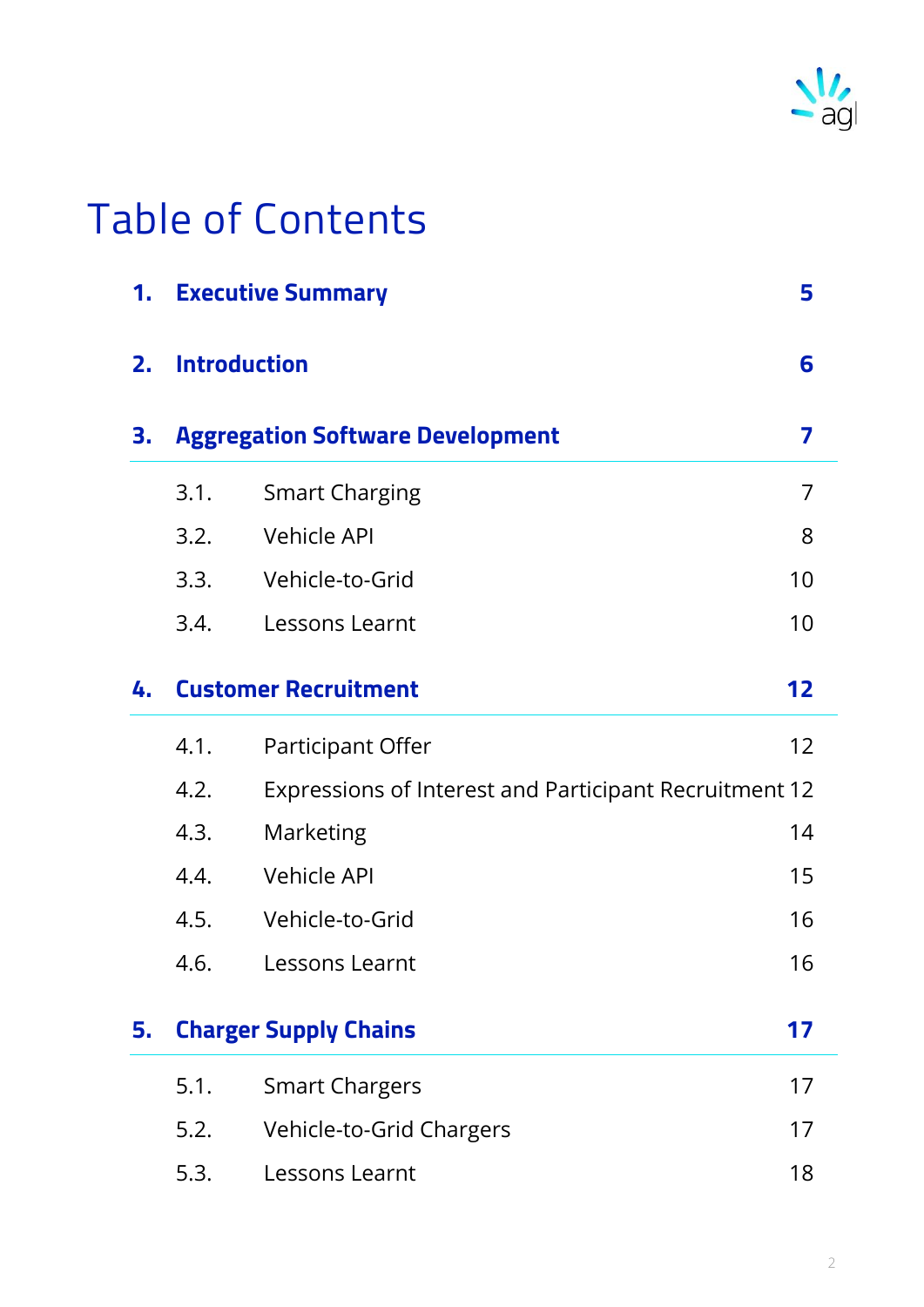

| 6. |                          | <b>Charger Installation</b>                | 19 |
|----|--------------------------|--------------------------------------------|----|
|    | 6.1.                     | <b>Smart Chargers</b>                      | 19 |
|    | 6.2.                     | Vehicle-to-Grid Chargers                   | 20 |
|    | 6.3.                     | Lessons Learnt                             | 20 |
| 7. | <b>Customer Research</b> |                                            | 21 |
|    | 7.1.                     | <b>Online Survey Results</b>               | 21 |
|    | 7.2.                     | <b>Survey Participant Demographics</b>     | 21 |
|    | 7.3.                     | Vehicle Use and Ownership                  | 21 |
|    | 7.4.                     | <b>Charging Behaviours and Preferences</b> | 23 |
|    | 7.5.                     | Understanding of Smart Charging            | 25 |
|    | 7.6.                     | Motivations for Joining the Trial          | 25 |
|    | 7.7.                     | Initial Feelings toward Smart Charging     | 26 |
|    | 7.8.                     | <b>Concerns and Alleviators</b>            | 27 |
| 8. | <b>DNSP Engagement</b>   |                                            | 28 |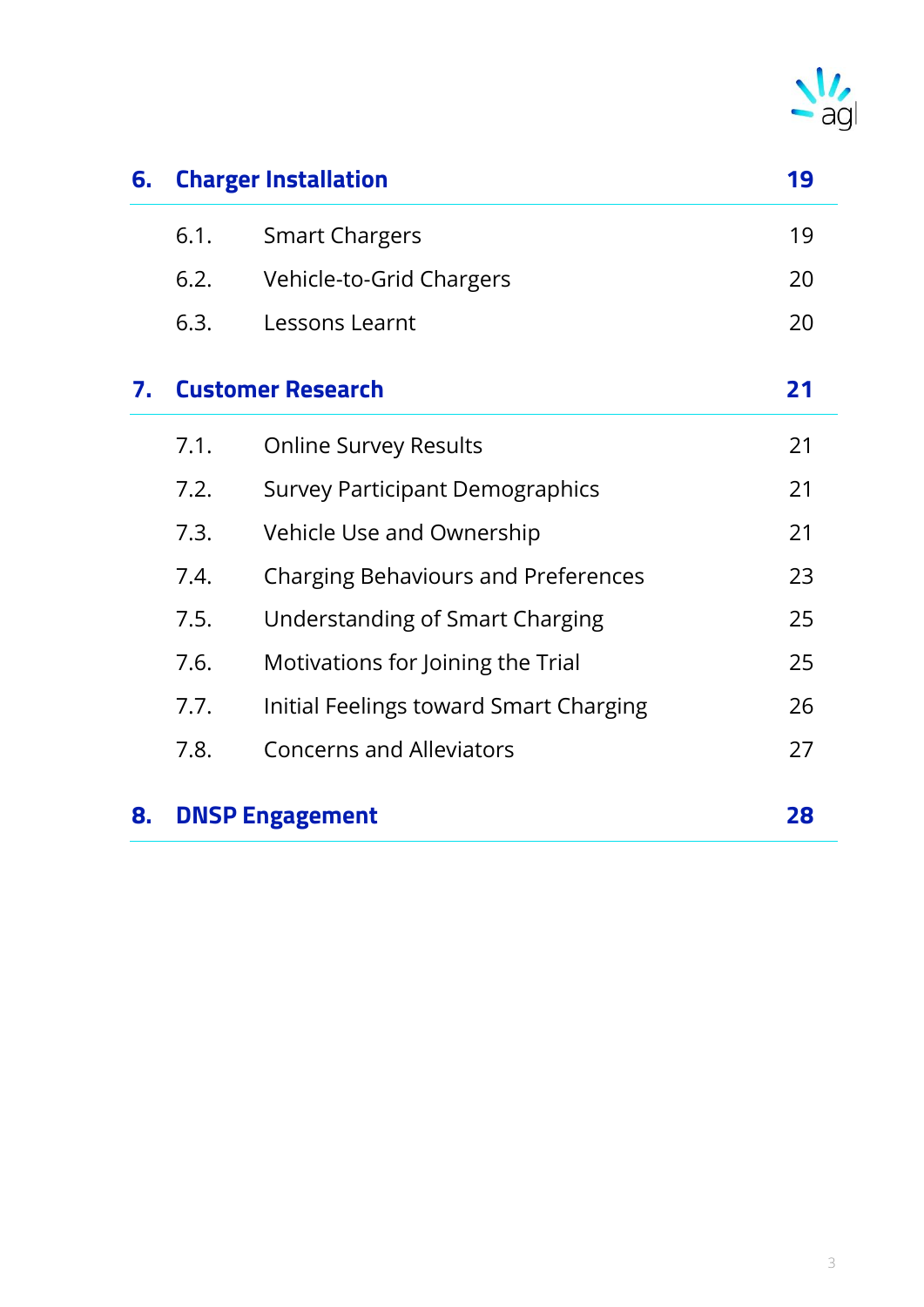

This Project received funding from ARENA as part of ARENA's Advancing Renewables Program.

The views expressed herein are not necessarily the views of the Australian Government, and the Australian Government does not accept responsibility for any information or advice contained herein.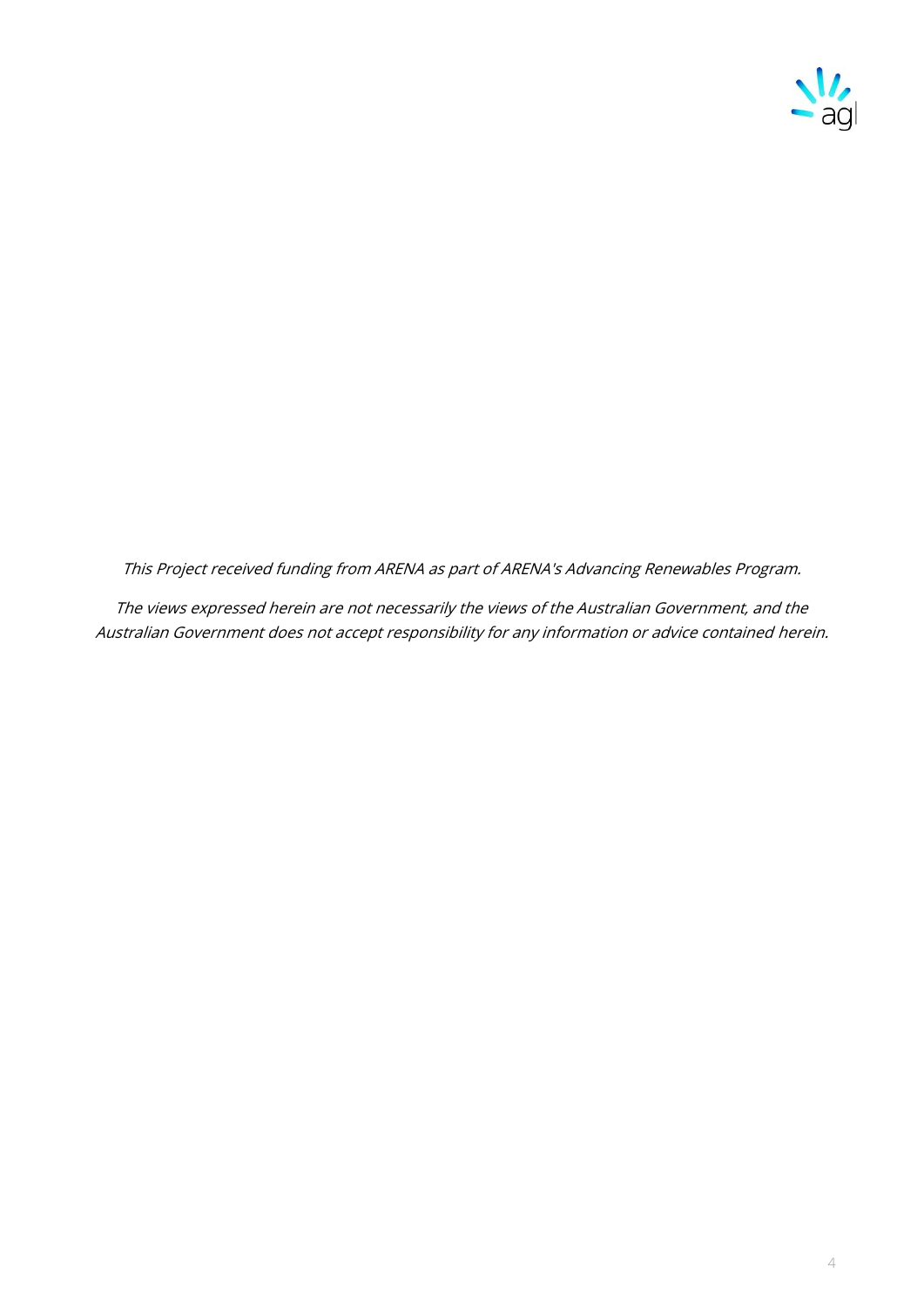

# <span id="page-4-0"></span>1. Executive Summary

AGL's Electric Vehicle Orchestration Trial has received funding from ARENA as part of ARENA's Advancing Renewables Program. The trial comprises three streams:

- A trial of orchestrated residential EV smart charging comprising 200 participants who will have their charging controlled via a smart charger installed in their homes.
- A trial of two emerging charging technologies:
	- $\circ$  Vehicle to grid (V2G) 50 participants who will have vehicle charging and discharging controlled via a V2G charger installed in their homes.
	- $\circ$  Vehicle API charging control 50 participants who will have their vehicle charging controlled remotely via an API supplied by the vehicle manufacturer.
- A control group of 100 customers on a time-of-use (TOU) tariff to assess the effectiveness of a tariffication incentive against that of firm charging control.

Recruitment of participants for the smart charging and vehicle API streams have been completed. 156 of the 200 smart chargers have been installed, with covid lockdowns in NSW and Victoria slowing the installation rate in the last few months. Smart charging vehicle API aggregation software development is complete. These two trial streams are slightly ahead of schedule and will remain so provided that the covid delayed installations can be completed in Q4 2021.

The TOU control group has also been selected and metering data is being accumulated for this group.

The requirement to obtain certification of V2G chargers to AS4777.2 has delayed the supply of these chargers, which are now expected in early 2022. Technical questions remain regarding interfacing to and controlling the V2G chargers; these are being worked through at present. This stream of the trial is currently slightly behind schedule.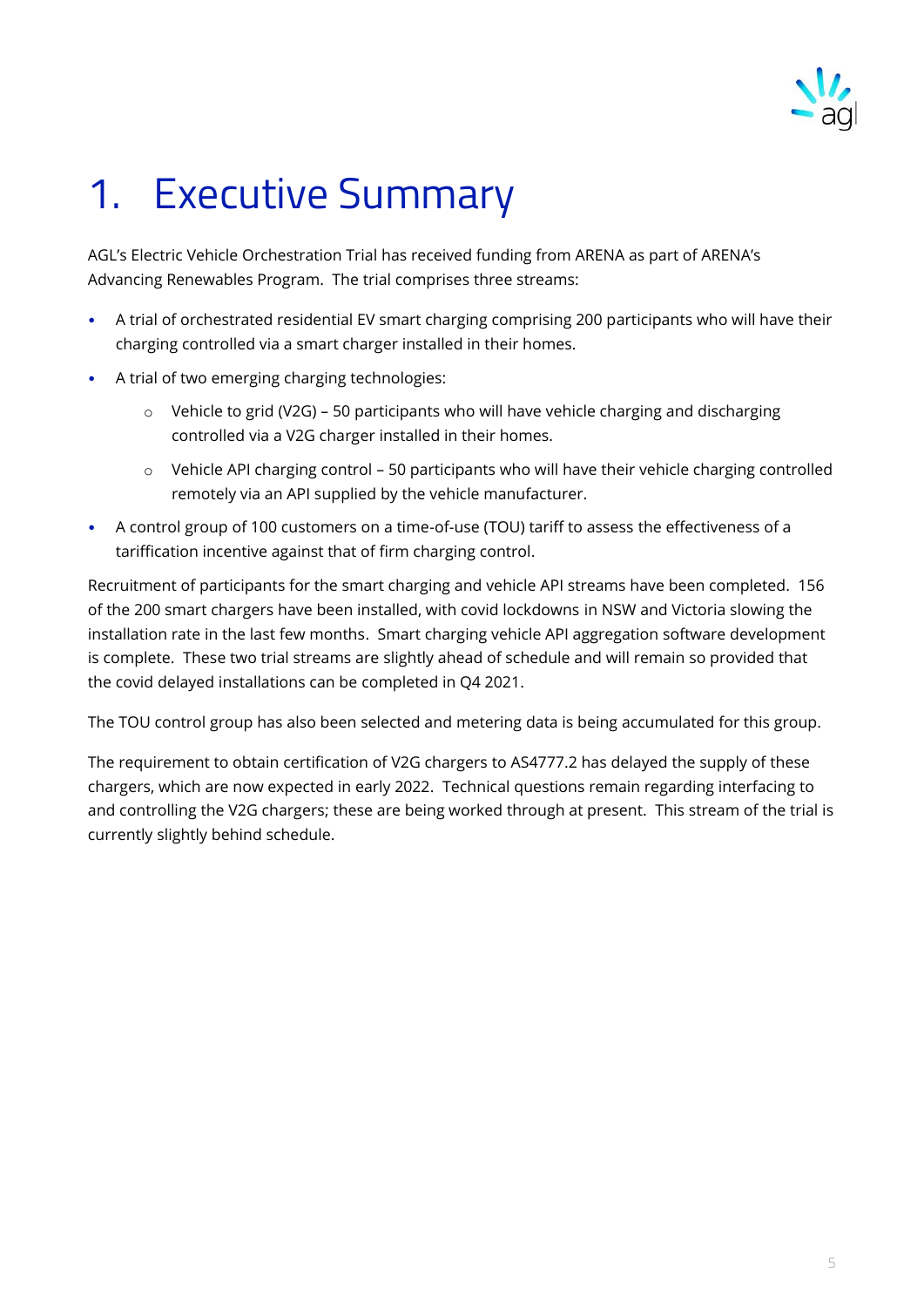

# <span id="page-5-0"></span>2. Introduction

The AGL Electric Vehicle Orchestration Trial project commenced in November 2020 and has received funding from ARENA as part of ARENA's Advancing Renewables Program.

The trial comprises three streams:

- A trial of orchestrated residential EV smart charging to assess the value of controlled charging as a distributed energy resource – 200 participants who will have their charging controlled via a smart charger installed in their homes.
- A trial of two emerging charging technologies:
	- $\circ$  Vehicle to grid charging 50 participants who will have vehicle charging and discharging controlled via a V2G charger installed in their homes.
	- o Vehicle API charging control 50 participants who will have their vehicle charging controlled remotely via an API supplied by the vehicle manufacturer.
- A control group of 100 customers on a time-of-use (TOU) tariff whose performance will be compared with the participants on controlled charging to assess the effectiveness of a tariffication incentive against that of firm charging control.

There are three phases to the trial:

**Phase 1: Recruit and Build** – recruitment of all trial participants, installation of charging hardware in homes and development of an aggregation platform to manage and control charging. This phase takes place during calendar year 2021.

**Phase 2: Operate** – test and understand the feasibility and value of smart charging as a distributed energy resource; trial the emerging vehicle API and vehicle-to-grid technologies; assess the experiences and perceptions of participants regarding EV charging orchestration; in conjunction with the Distribution Network Service Provider (DNSP) partners in the project, understand the positive and negative impacts of EV orchestration on the distribution network. This phase takes place during calendar year 2022.

**Phase 3: Close-out** – transition customers from the trial, analyse any remaining data and publish the final project report. This phase takes place in the first half of 2023.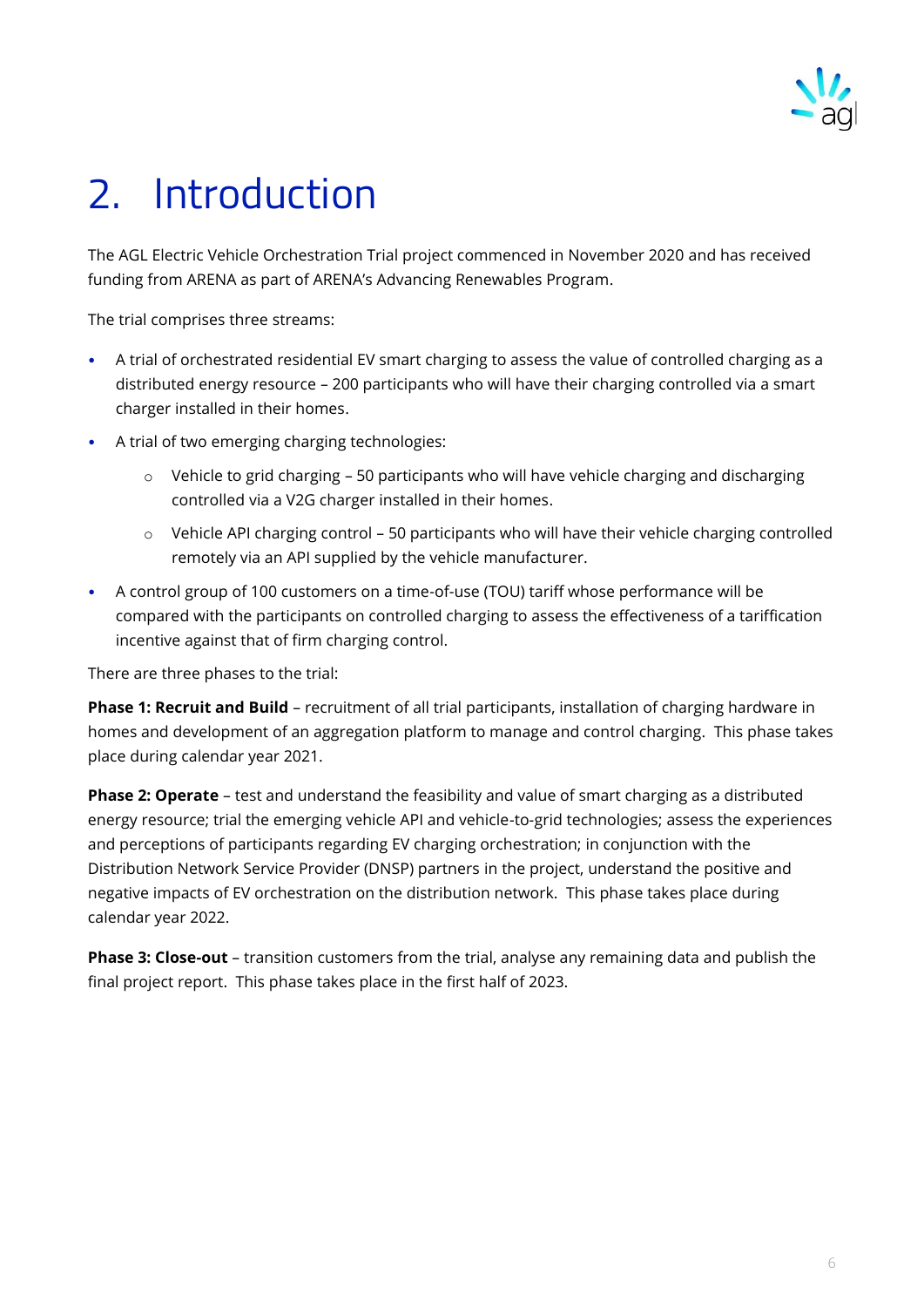

# <span id="page-6-0"></span>3. Aggregation Software Development

# <span id="page-6-1"></span>3.1. Smart Charging

To control the smart chargers installed in participant's homes and to give participants visibility and control of what is happening with their charging, a charging aggregation platform has been developed for the smart charging stream. The platform comprises three elements:

- A smartphone app that allows customers to:
	- o see their current charging status
	- o see what charging control is planned over the next few days
	- o be notified of up-coming ad-hoc charging control events
	- o override controlled charging when needed.
- EV charger aggregation software that:
	- o manages the database of individual chargers in the field
	- o sends control and programming commands to the chargers
	- o manages the data behind the customer app, including notifications
	- $\circ$  groups chargers into blocks of controlled load that can be dispatched individually or together
	- o manages the collection of data from the chargers
	- o provides an interface for setting up charging schedules and ad-hoc charging control.
- A second software platform that collects data from the charger aggregation software and provides visibility and analysis tools to allow EV charging to be viewed together with other distributed energy resources being operated by AGL.

The first two elements of the platform have been developed by Chargefox specifically for this project, as extensions to the existing Chargefox software and app used for the management of public chargers. The third element has been developed as an extension to AGL's internally developed NEO platform that manages distributed energy resources such as residential batteries.

Detailed development of these elements commenced in January 2021. The extensions to both the Chargefox aggregation platform and smartphone app are now complete and tested. The required modifications of the AGL NEO system and the API connection between the Chargefox and NEO are also complete, tested and cut over to the production version.

The development of this software has proceeded smoothly with no significant issues encountered. The existing Chargefox platform and app has proved to be an ideal base to add the orchestration functionality required for the next phase of the trial. The fact that the Chargefox platform is built around the Open Charge Point Protocol (OCPP) should make the future integration of different brands and models of chargers relatively straightforward.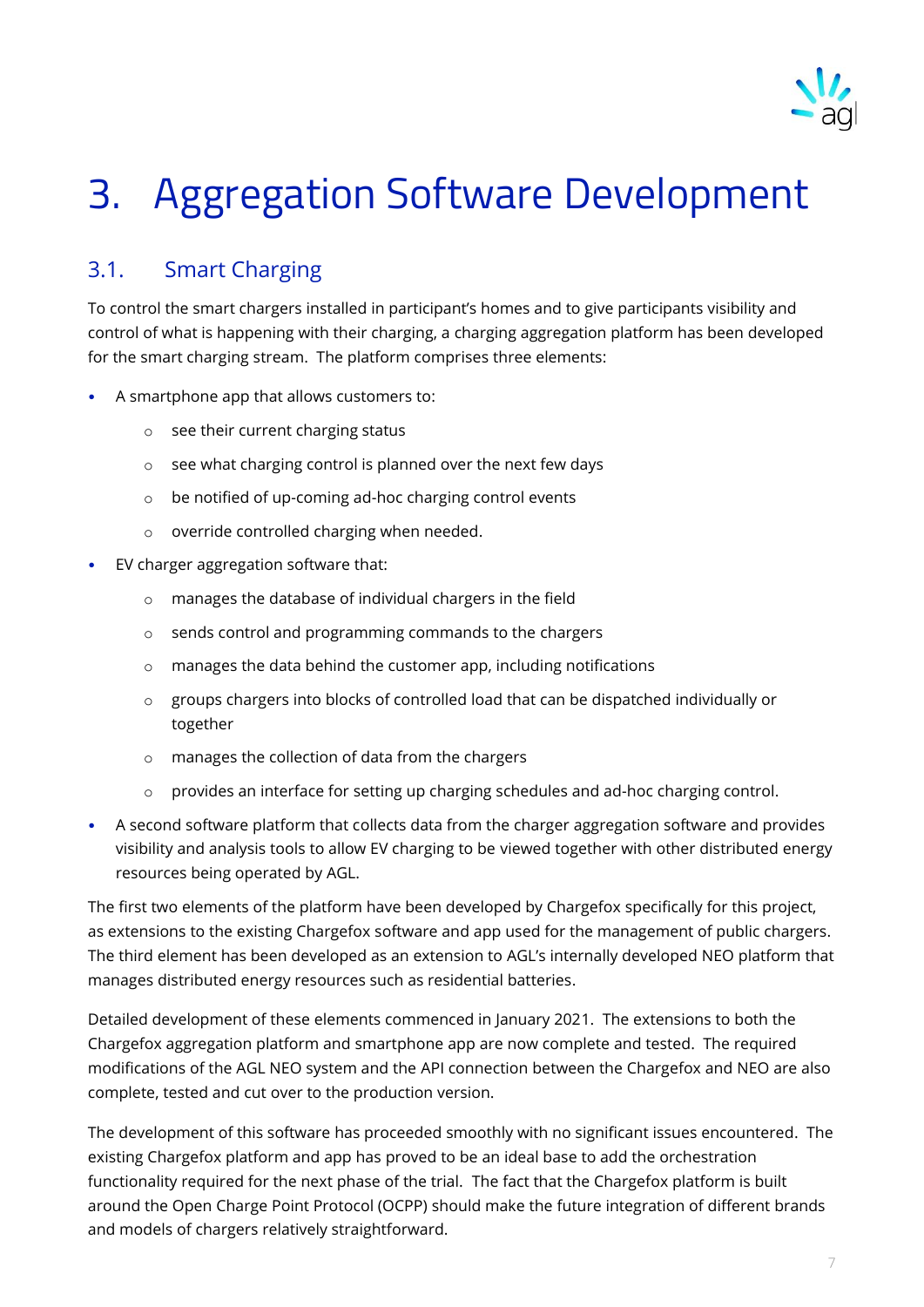

Baseline data is currently being collected from the chargers that have already been installed. This will be used to compare against charging patterns under the various control scenarios to be trialled. The first scheduled control of customer chargers is programmed to commence in the coming weeks.

| 4:03<br><b>INSO</b>                                                                                                                             | 4:27<br>$\blacksquare$ $\odot$ $\blacksquare$                     |  |  |  |
|-------------------------------------------------------------------------------------------------------------------------------------------------|-------------------------------------------------------------------|--|--|--|
| Charge session<br>$\left(2\right)$                                                                                                              | <b>Charge session</b><br>?                                        |  |  |  |
| Station 3573, Port A                                                                                                                            | Station 3573, Port A                                              |  |  |  |
| Charging your car                                                                                                                               | Charging on hold<br>(paused due to peak energy demand)            |  |  |  |
| Consumption: 0.08kWh<br>Time elapsed: 1min                                                                                                      | Consumption: 1.43kWh<br>Time elapsed: 25mins                      |  |  |  |
| Your charger is not being managed<br>More Info<br>You've stopped your charger from<br>$0:03$ hrs<br>being managed for 5mins<br><b>REMAINING</b> | Your charger is being managed<br>More Info<br>Charge car now<br>4 |  |  |  |
| <b>STOP CHARGING</b>                                                                                                                            | <b>STOP CHARGING</b>                                              |  |  |  |
| Something not working?<br>Help & support                                                                                                        | Something not working?<br>Help & support<br>2                     |  |  |  |

#### **Sample screens from Chargefox app**

#### <span id="page-7-0"></span>3.2. Vehicle API

The software to manage the control of charging via the vehicle API is similar in concept to that being used for smart charging except that the software communicates directly with individual vehicles via an API provided by the vehicle manufacturer for this purpose. The vehicle then manages its own charging no matter what charger it is connected to, be it a smart charger, a "dumb" charger or even just an extension lead plugged into a general purpose outlet.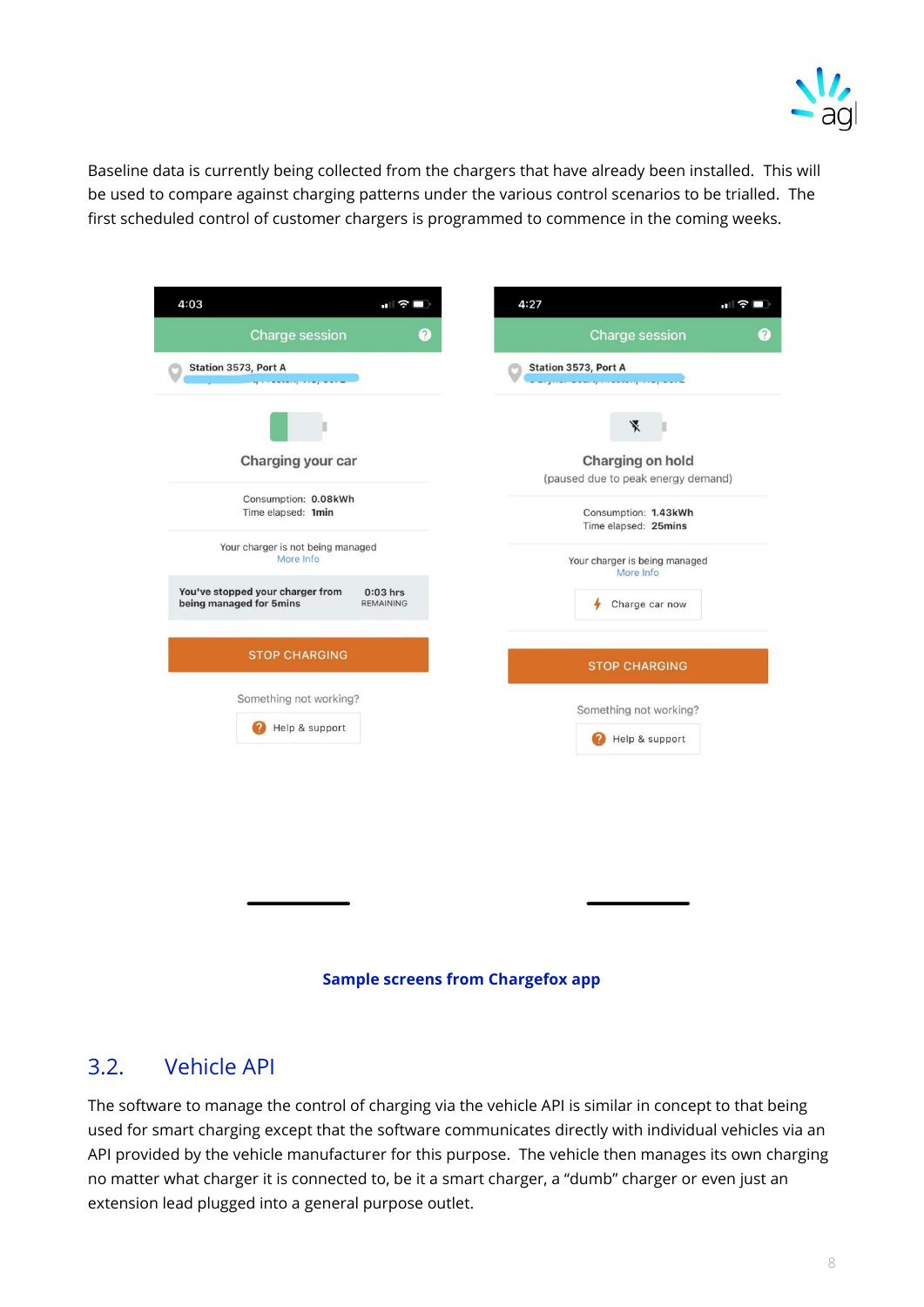

For this part of the project AGL, is using the platform developed by US company Flexcharging Inc, with minor modifications to meet the trial requirements.

The overall architecture of the vehicle API platform is similar to that of the smart charging platform:

- 1) A smart phone app to allow the customer visibility and control of their charging.
- 2) An aggregation platform that manages the data and control aspects of the trial and communicates with the vehicles via the vehicle manufacturer API. (AGL will be using Tesla vehicles for this part of the project as Tesla have a well-developed API in operation globally, including in Australia.)
- 3) A data interface to the AGL NEO software for data management and analytics.



**Sample screens from Flexcharging app**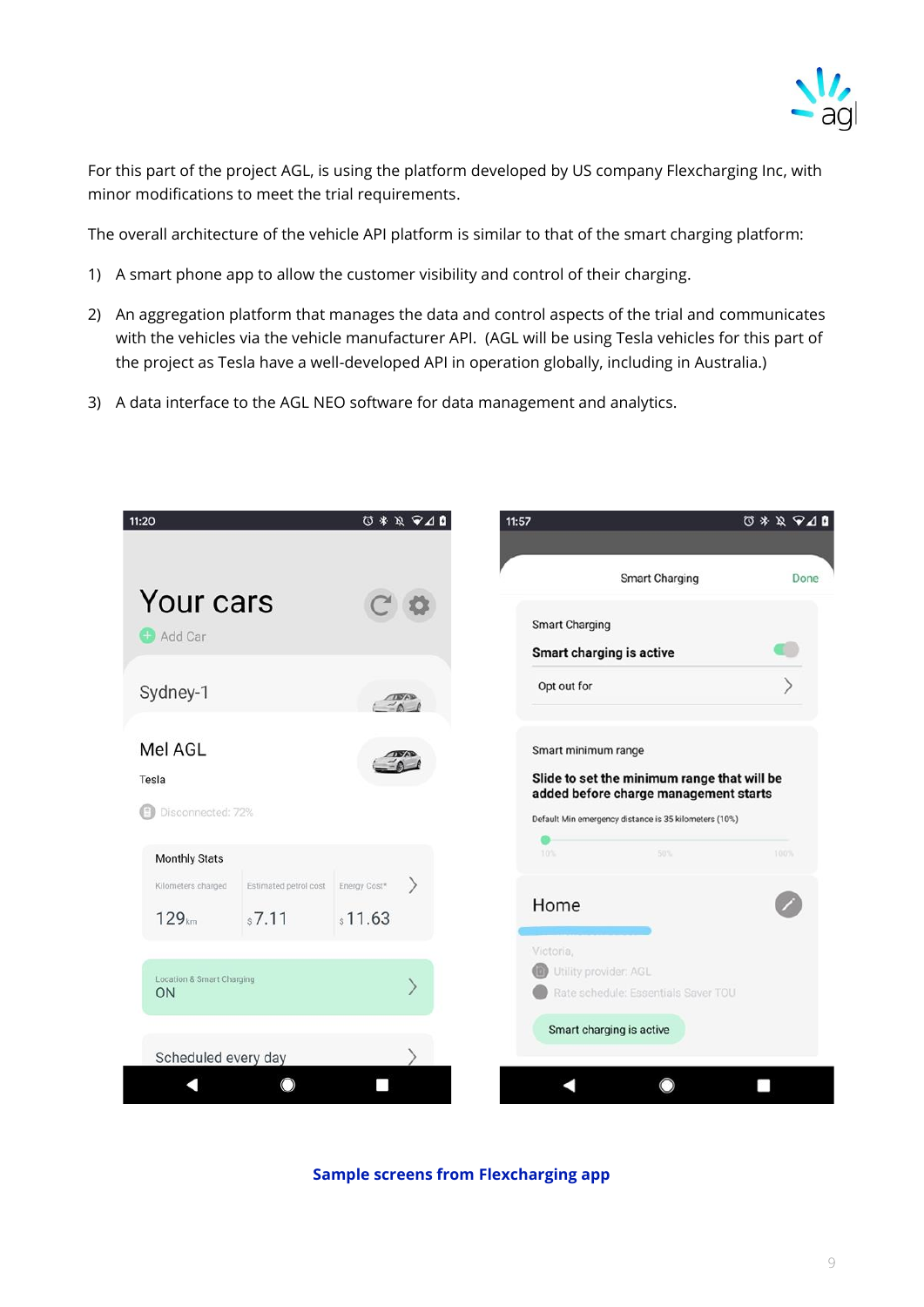

This development is now complete, including data transfer from the Flexcharging platform to NEO. The project was fortunate in that a new version of Flexcharging software released towards the end of 2020 was almost exactly what was required for this project and the modifications needed were therefore minimal.

Baseline data is currently being collected from the vehicle API participants. We anticipate turning on scheduled control of charging of these vehicles in the coming weeks, in line with the smart charging stream.

### <span id="page-9-0"></span>3.3. Vehicle-to-Grid

Development of the vehicle-to-grid aggregation software has not yet commenced. Delays the availability of the V2G chargers, and a lack of clarity in the specification and functionality of the chargers, has meant that it has not been possible for software development to be properly defined and scoped. Development will commence when these issues have been resolved. This is discussed further in section 5.2.

#### <span id="page-9-1"></span>3.4. Lessons Learnt

#### **3.4.1. Smart Charging**

#### **Development**

Whilst the charger control functionality required for the trial is not commonly available from software vendors off-the-shelf, it did not involve significant technical challenges and used charger management functionality already existing in Open Charge Point Protocol (OCPP) version 1.6. Development of the smart charging platform was therefore relatively straightforward. A minor time overrun was allowed for in the project plan and did not affected ARENA milestone delivery or other project activities.

The fact that Chargefox's existing software and app already had the basic elements in place to manage and control OCPP chargers was a significant plus for this part of the project, as was the fact that they had previous experience with control and monitoring of Schneider EVLink chargers.

#### **3.4.2. Vehicle API**

#### **Development**

The vehicle API development has also gone smoothly. At the time Flexcharging were contracted to provide the vehicle API aggregation platform for this project, they advised a new version of their software and app was due to be released at the end of 2020 that had almost all the functionality necessary for the trial already built in. Testing confirmed this. Consequently, only minimal modifications to the Flexcharging platform have been required.

#### **Security**

The vehicle API part of the trial is confined to Tesla vehicles as these are the only EVs that currently support the required functionality in Australia. To access the vehicle telemetry, the Flexcharging app requires drivers to log in using their Tesla credentials.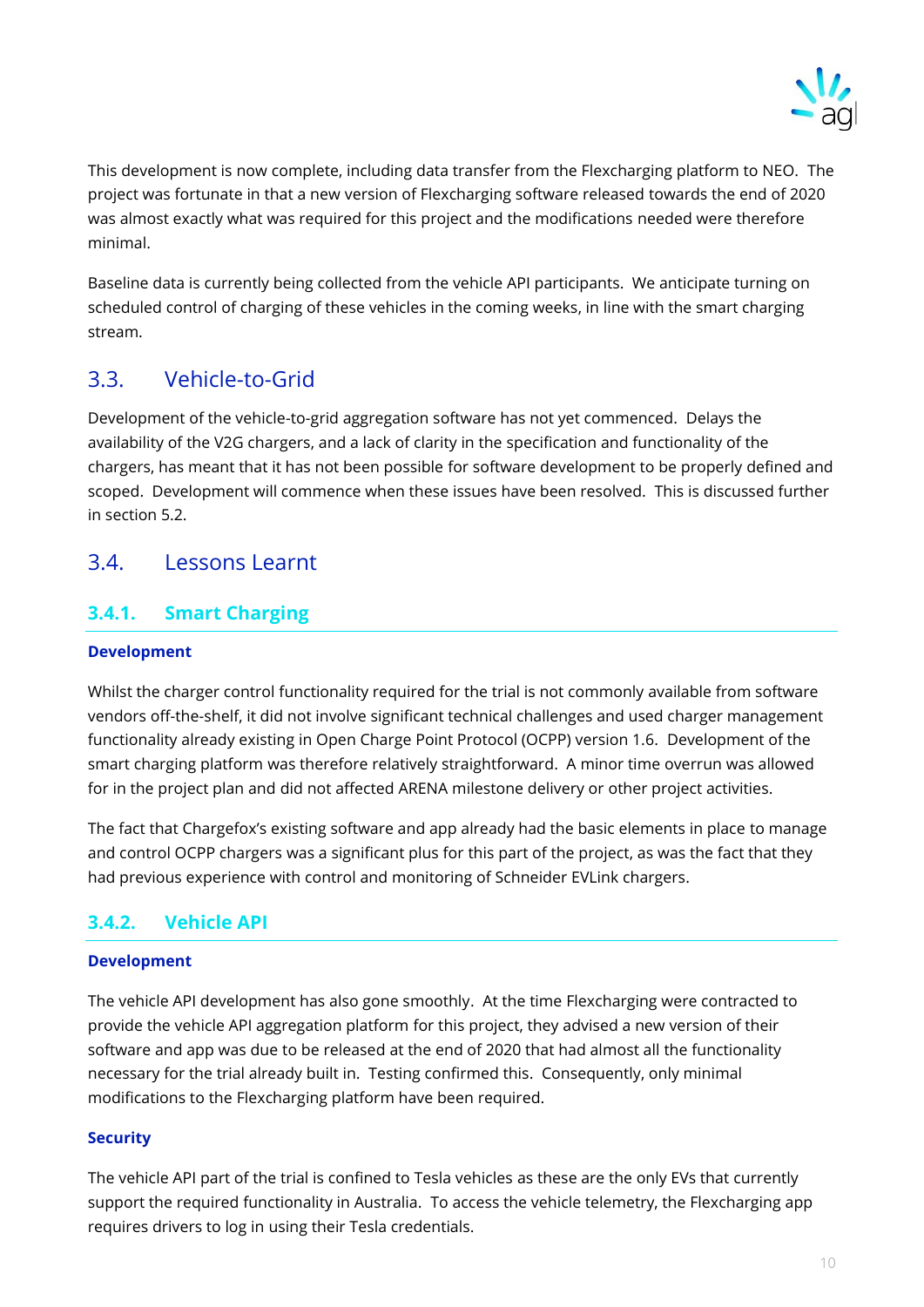

This normally works without problems, however whilst we have been working with Flexcharging on introducing the software and recruiting customers, Tesla has modified their security requirements for driver login multiple times. This has necessitated Flexcharging, who get no advance notice of these changes from Tesla, to do a lot of rapid work in the background to modify the login process in the software and app to accommodate the changes. Fortunately they are able to do this, however the frequency of changes required over that period has been a surprise.

It is hoped that the Tesla login process stabilises during the remainder of the trial. Alternatively, in the longer term, a separate access process for corporate users could be provided by vehicle manufacturers to mitigate this problem.

#### **3.4.3. Vehicle to Grid**

#### **Technology Readiness**

Project work to date has found that V2G technology is still at a very early stage globally, with small scale trials being undertaken using pre-production hardware and rudimentary software systems. V2G chargers are not generally being sold as commercially available product.

The integration/interfacing of V2G chargers with control and aggregation software is not yet standardised – OCPP Version 2 promises to do this in the future but is not yet a reality. Consequently, a number of technical questions remain regarding the method to interface with and control the V2G chargers in the trial, and it will be necessary for the project to resolve these before moving ahead with development of the aggregation platform. This issue is being worked through with our hardware and software partners at the present time.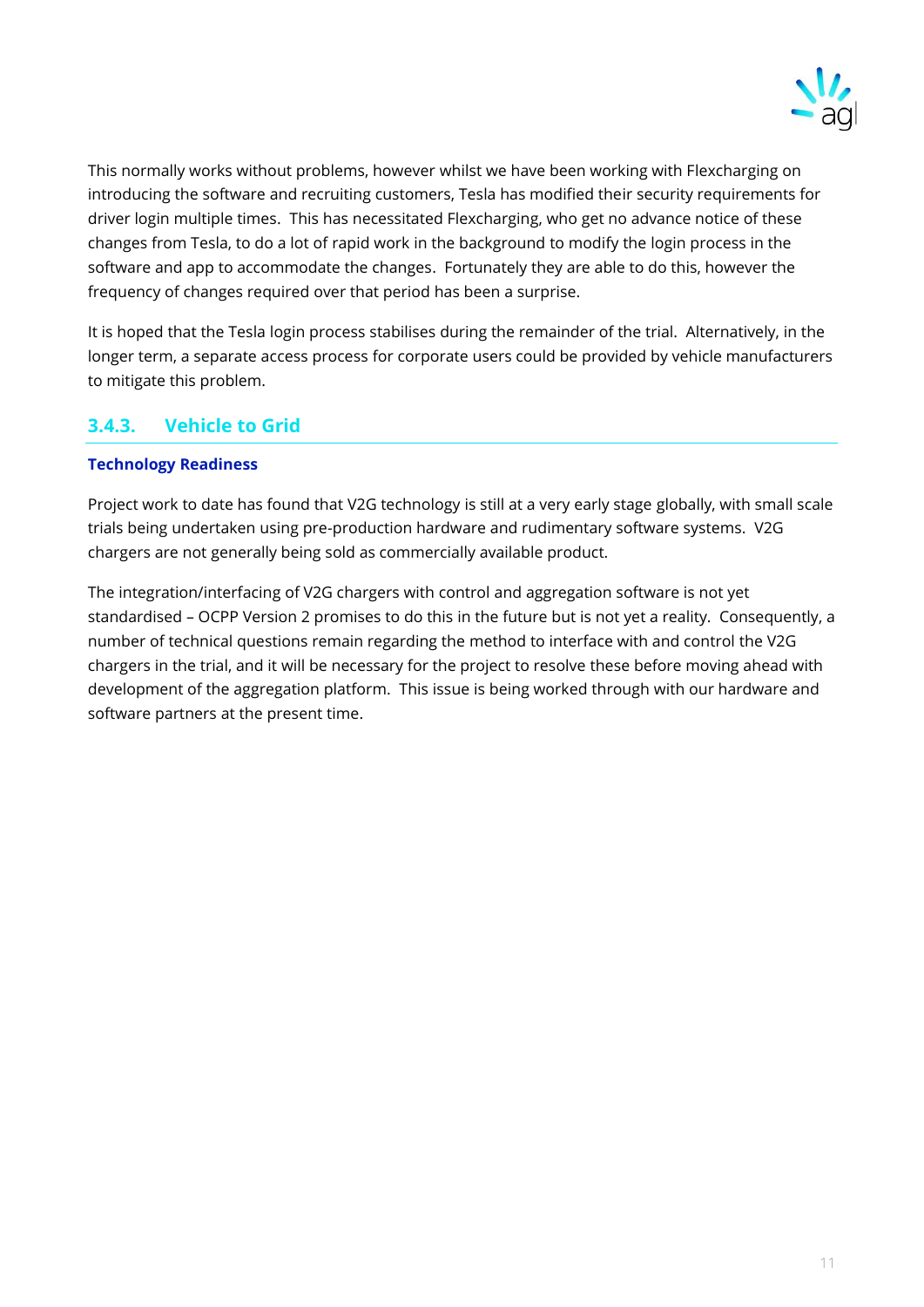

# <span id="page-11-0"></span>4. Customer Recruitment

# <span id="page-11-1"></span>4.1. Participant Offer

The participant offer has remained unchanged throughout the participant recruitment process. It comprises:

- Smart charging free smart charger and installation (for a "standard" install), bill credit and carbon neutral energy plan.
- Vehicle API bill credit and carbon neutral energy plan.
- V2G charging discounted charger, bill credit and carbon neutral energy plan.

## <span id="page-11-2"></span>4.2. Expressions of Interest and Participant Recruitment

The AGL EV Smart Charging Trial was announced publicly via media release on 18 November 2020. To support the announcement, a landing page was launched on AGL's website providing customers with further detail on the trial and allowing them to express interest in joining.

The announcement gained significant exposure via earned channels such as news media outlets, energy market websites/blogs, and electric vehicle related forums. As a result, around 400 expressions of interest were received between the time the trial was announced and when we commenced customer recruitment in late March 2021. Over 1,300 expressions of interest were received in total during the period up until the registration portal was closed in September 2021.

Customers who expressed interest in joining the trial were contacted by a specialist team who provided them with further details, discussed eligibility requirements, read out trial terms and conditions, and gained their consent to participate. As expected, conversions of expression of interests into trial participants was very high. Of those that failed to convert, this was primarily because they were ineligible due to their vehicle or property type.

At the time of writing all 200 smart charging participants and all 50 vehicle API participants had been recruited, although a small number of vehicle API participants subsequently dropped out over concerns that their vehicle was being "woken up" by background communications to it. These are presently being replaced.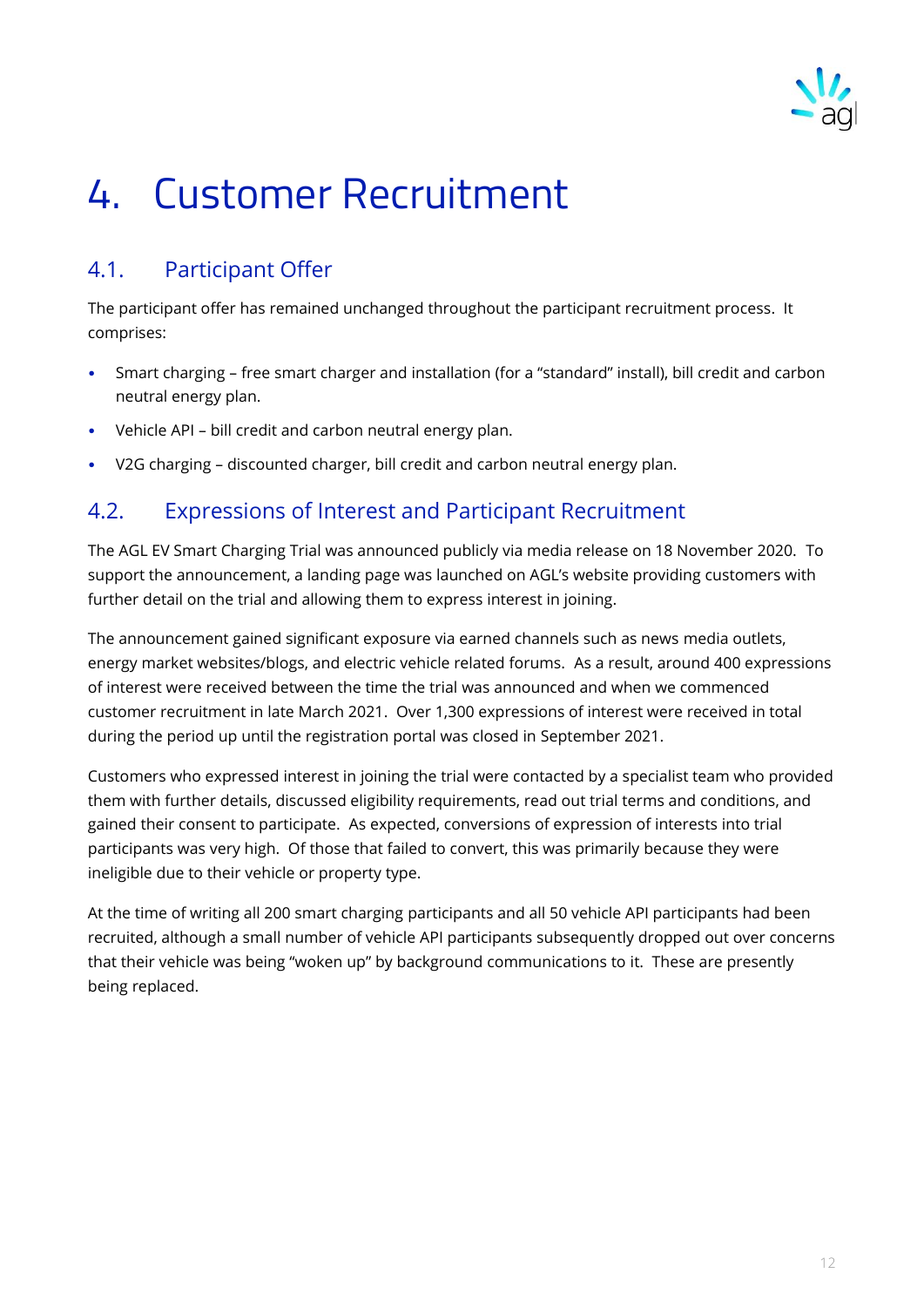



#### About the trial

If every electric car driver comes home from work and starts charging at the same time, while the grid is already at peak demand, it's just going to add to the pressure. To cope with that, we may need a bigger grid, which would be expensive - and could mean higher electricity bills for everyone. But what if we could just get smarter about when we charge our cars?

#### Introducing smart charging

Smart charging means we can communicate with your charger, or car, to start charging when the demand for electricity is lower - like overnight or in the middle of the day. And since most cars are plugged in for longer than they actually need to charge, we can be flexible with charging times.

#### **Part of the trial landing page**

Of the 1,308 expressions received, 47% were in NSW followed by 27% in Victoria.



#### Expressions of Interest by State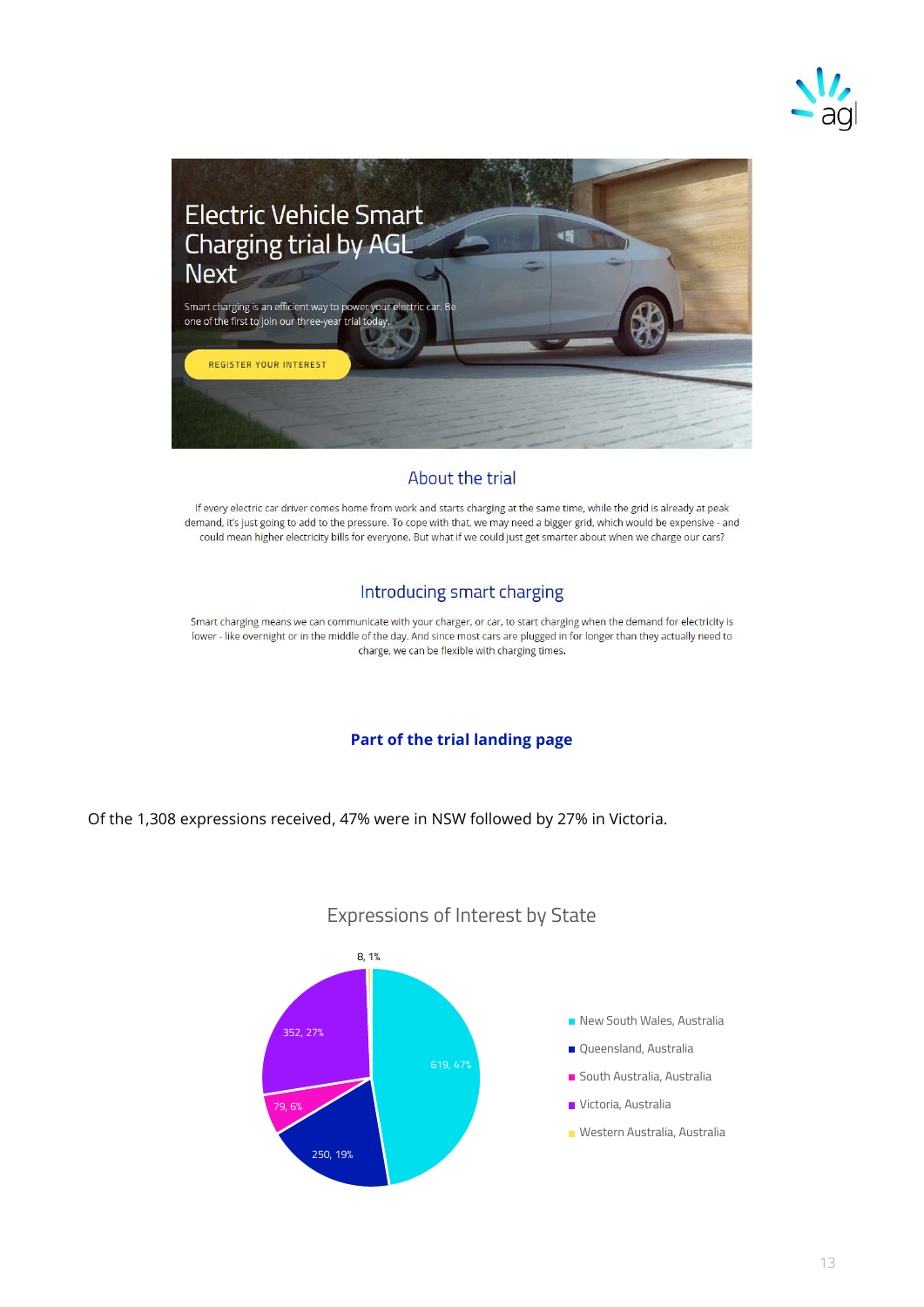

Furthermore, 69% of those who expressed interest in joining the trial had solar panels, with 55% having solar PV only and 14% having both panels and a battery. This is more than double the national average.



#### Solar and Battery Breakdown

#### <span id="page-13-0"></span>4.3. Marketing

A marketing strategy was developed to ensure enough expressions of interest were generated to fill the trial customer quota; however, due to the strong interest shown prior to commencing customer recruitment, many of the marketing activities planned were not required.

To generate additional expressions of interest to those acquired organically we worked with EV manufacturers Nissan, Hyundai, and MG on a targeted electronic direct mail (eDM) campaign. The eDM presented customers with the trial proposition and included a "call to action" which linked to the AGL Smart Charging Trial landing page. The campaigns were a success achieving a conversion rate of around 40% from unique send to expression of interest submitted.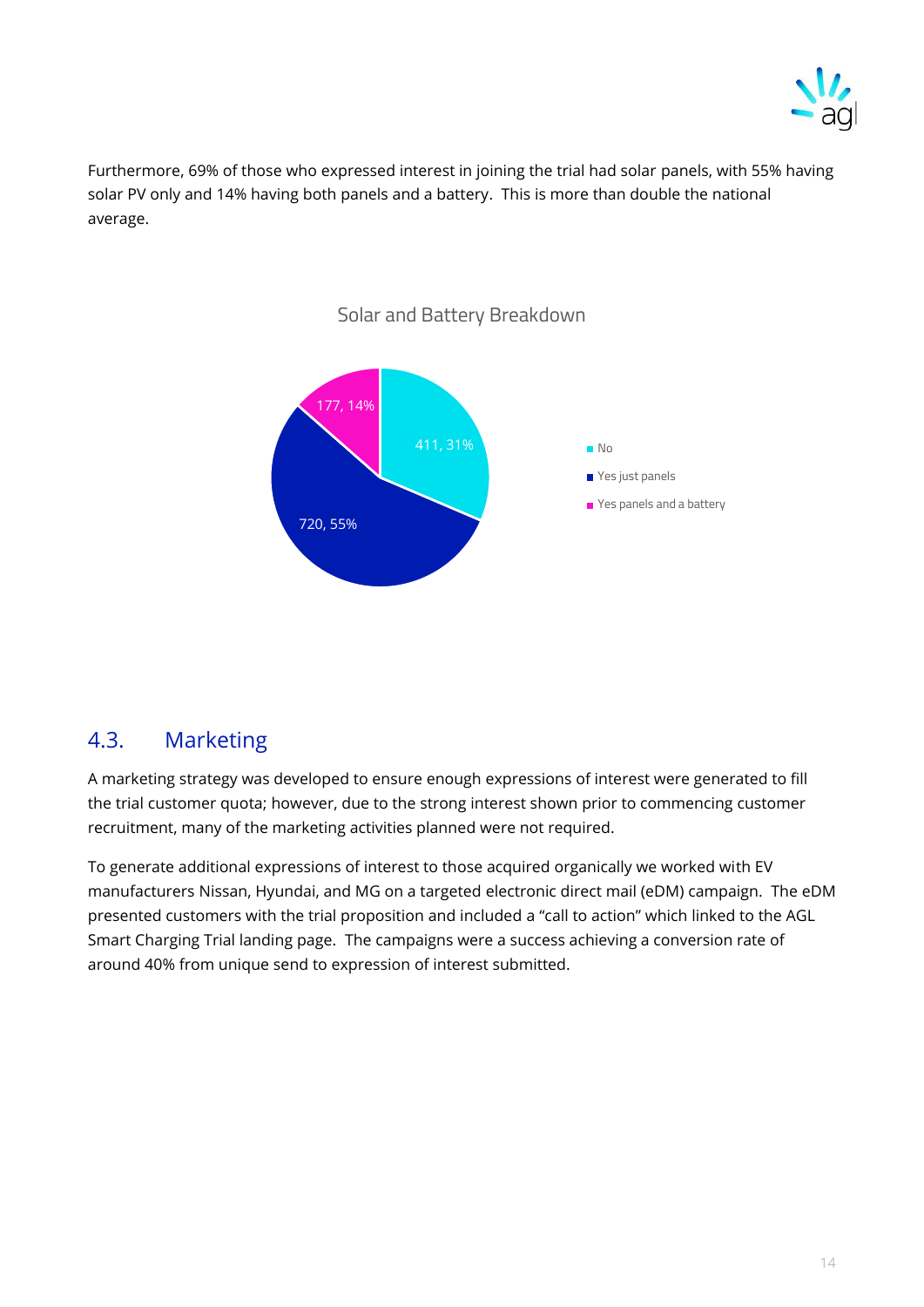



#### **Example recruitment email, in this case from Nissan**

#### <span id="page-14-0"></span>4.4. Vehicle API

Recruitment for the vehicle API stream of the trial was quite rapid with all 50 participants recruited inside five weeks. The key eligibility criterion for this group was ownership of a Tesla vehicle, as Tesla is currently the only EV manufacturer with necessary vehicle API capability available in the Australian market. The rapid recruitment can at least partly be explained by the low impact nature of this part of the trial, as there is no installation needed in the home and no need to organise a tradesman visit.

A small number of vehicle API participants withdrew from the trial shortly after signing up. We will investigate the reasons for this as the trial progresses.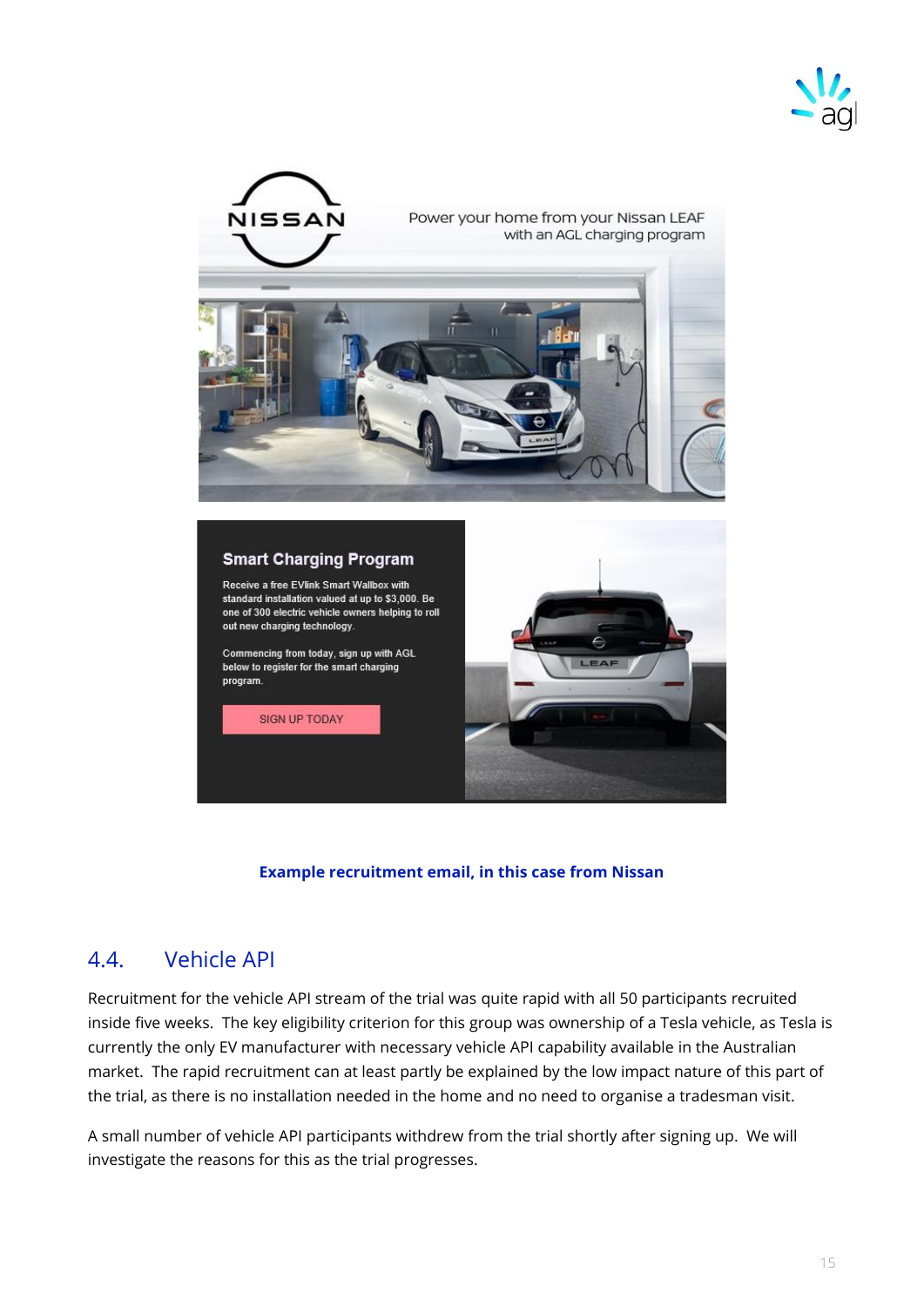

## <span id="page-15-0"></span>4.5. Vehicle-to-Grid

Recruitment for the vehicle-to-grid stream is presently on hold until we have a clearer view of charger availability and resolution of the technical architecture issues.

There was considerable interest in this stream from Nissan Leaf owners and there are many registrations of interest from this group currently being held. Recruitment will occur from this list.

### <span id="page-15-1"></span>4.6. Lessons Learnt

The highly engaged nature of the EV driver cohort has meant that recruitment for the trial has been much easier than expected and many of the marketing channels that we had planned to use have not been necessary.

Recruitment to the vehicle API group was particularly rapid and this may be at least partly explained by the attraction of a charging management solution that requires no hardware installation.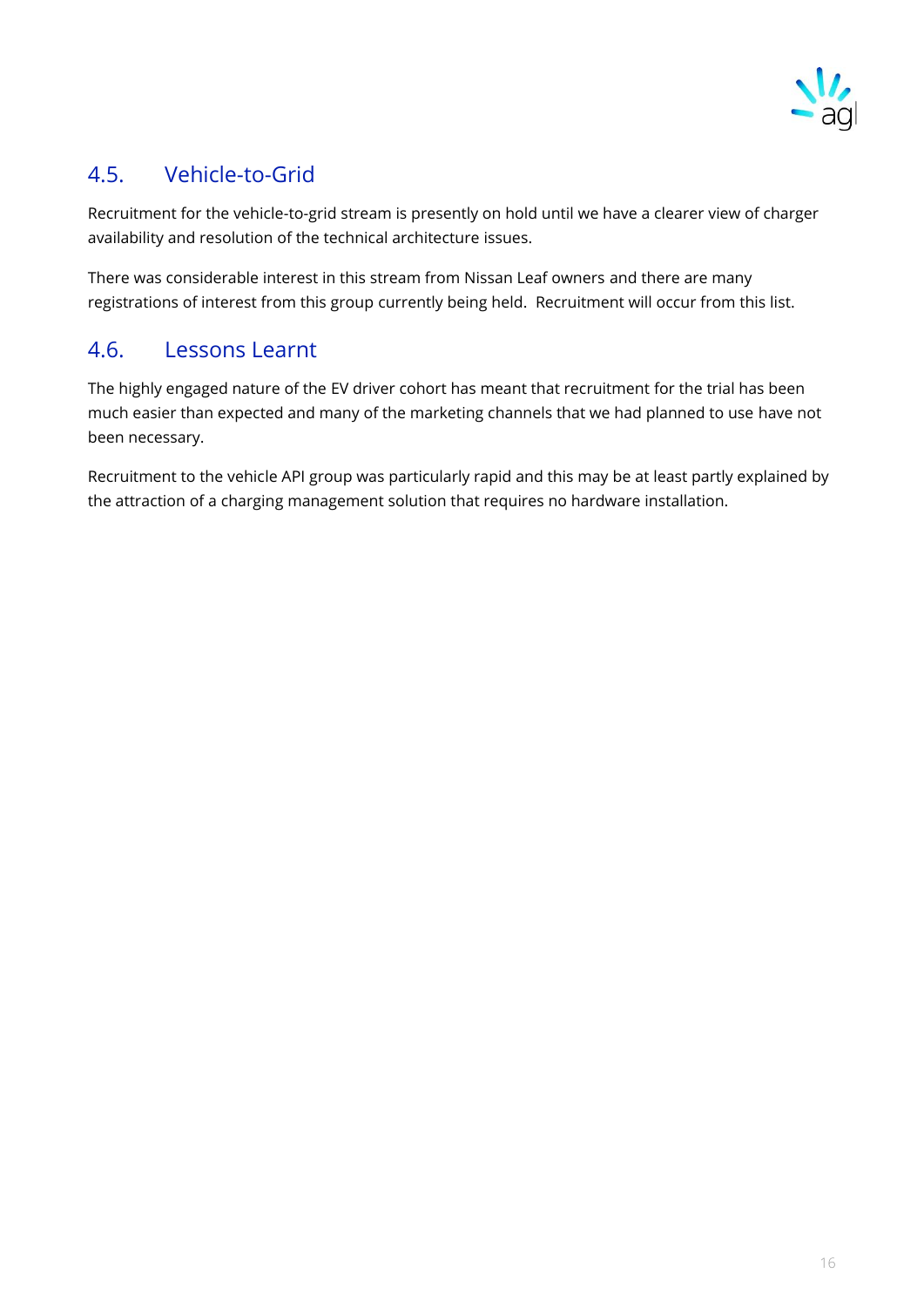

# <span id="page-16-0"></span>5. Charger Supply Chains

# <span id="page-16-1"></span>5.1. Smart Chargers

AGL has selected the Schneider EVLink Wallbox charger for the initial stages of the smart charger rollout, and this charger has been used in all installations up to the time of this report. To date, there have been no supply chain issues with this charger – supply has been very reliable – and there have been no technical failures of the charger in the field.

AGL is currently assessing a different model charger to potentially take over from the Schneider EVLink Wallbox at a later stage of the trial. This model offers additional functionality in a smaller footprint with a lower cost and would therefore be very attractive for a wider-scale rollout. At the time of writing, this charger has still not been fully validated for use in the trial.

# <span id="page-16-2"></span>5.2. Vehicle-to-Grid Chargers

AGL's original plan was to commence installation of chargers for the V2G stream in June 2021. The charger proposed to be used is the Wallbox Quasar, being supplied in Australia through JET Charge. This is one of only two residential V2G chargers currently available for trial purposes on the global market to our knowledge.

As V2G chargers contain a grid-connected inverter, they must comply with the Australian Standard for grid connected inverters, AS 4777.2. Unfortunately, the timeframe for the Quasar charger to achieve certification to this standard extended by many months from what was initially forecast.

AGL received certification that the Quasar has passed testing to AS4777.2 in September 2021. JET Charge is now going through the process to obtain Clean Energy Council (CEC) accreditation for this charger, which is a pre-requisite to connecting them to the electricity network. We have been advised that chargers for the rollout should be able to be supplied in early 2022.

However, a number of issues remain to be resolved regarding how the charger will be integrated into an aggregation platform for control and monitoring. A key assumption when the project was being scoped was that V2G chargers would use the OCPP Version 2.0 protocol, the first OCPP version to include V2G functionality, and that they would connect to the internet in the same way as other smart chargers. As more technical information on the Quasar charger has started to emerge, it has become clear that this is not currently achievable. Further to this, discussion with a number of overseas parties suggested that the software systems used for some of the UK trials were quite minimal and would not achieve the objectives for this trial.

AGL is currently in discussions with our aggregation and charger partners to develop a suitable approach to control and monitor the V2G chargers for the trial that will fit within the trial timeline and budget.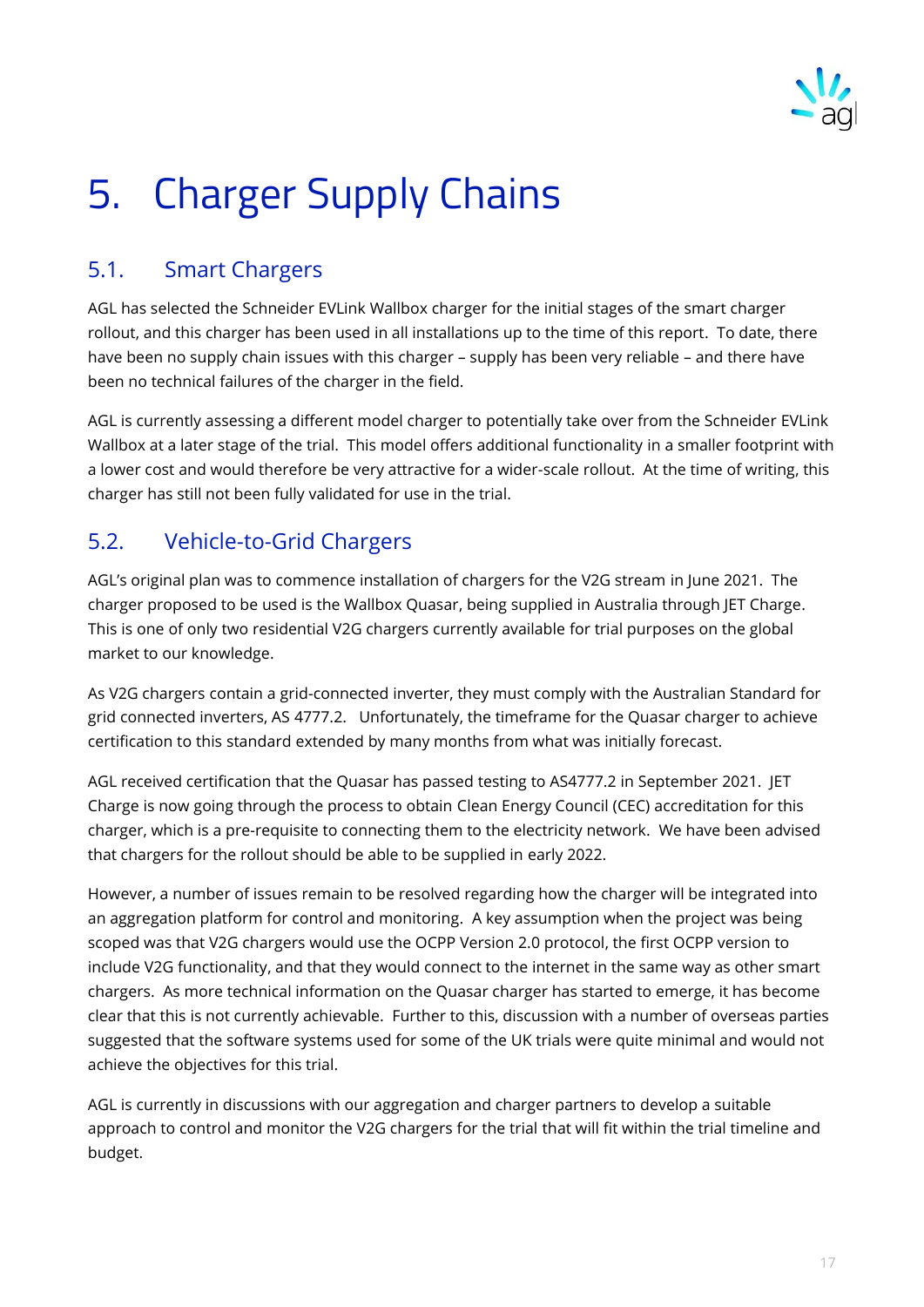

## <span id="page-17-0"></span>5.3. Lessons Learnt

The selection of a major global smart charger manufacturer with a stable product, tests and approvals in place, well established supply chains and excellent local representation has resulted in a trouble-free supply of smart chargers for the trial.

At the time this trial was being scoped in late 2019 and early 2020, very little was known about V2G charging and chargers. This part of the trial was undertaken with an expectation that equipment in its very early formative stage, developed and used overseas for small scale trials, could be used here too, and that V2G would be further productionised by the time we needed to roll out the chargers. Unfortunately, these assumptions were incorrect.

Nevertheless, solving these problems is the reason technology trials are undertaken, and AGL thanks ARENA for its understanding and support while we develop a solution to enable this part of the trial to proceed.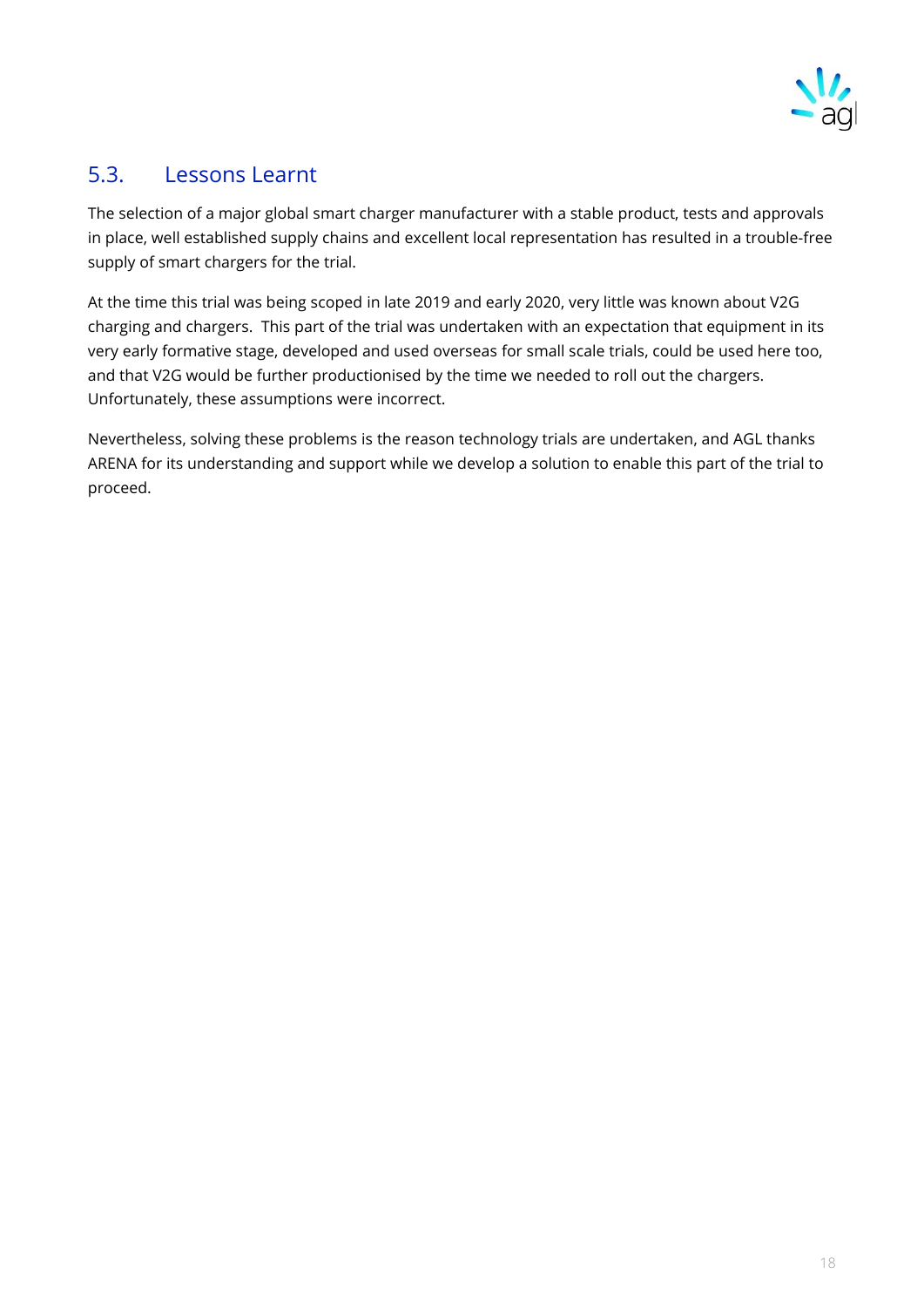

# <span id="page-18-0"></span>6. Charger Installation

# <span id="page-18-1"></span>6.1. Smart Chargers

AGL has partnered with JET Charge for the supply and installation of smart chargers. The installation program commenced on 31 March 2021. At the time of writing 156 of the 200 smart chargers required for the trial have been installed. Covid lockdowns in NSW and Victoria have slowed the installation rate in recent months, with more than 30 installations currently queued for installation in those states once restrictions ease. Installations in South Australia and Queensland have been largely unaffected by this.



#### **Typical trial charger installation**

There have been very few problems encountered with the installation of chargers in houses. The installation process has generally gone very smoothly, although it should be noted that AGL has deliberately excluded some types of installations from being eligible for the trial to keep costs within budget. These exclusions include strata-titled properties where body corporate approval would be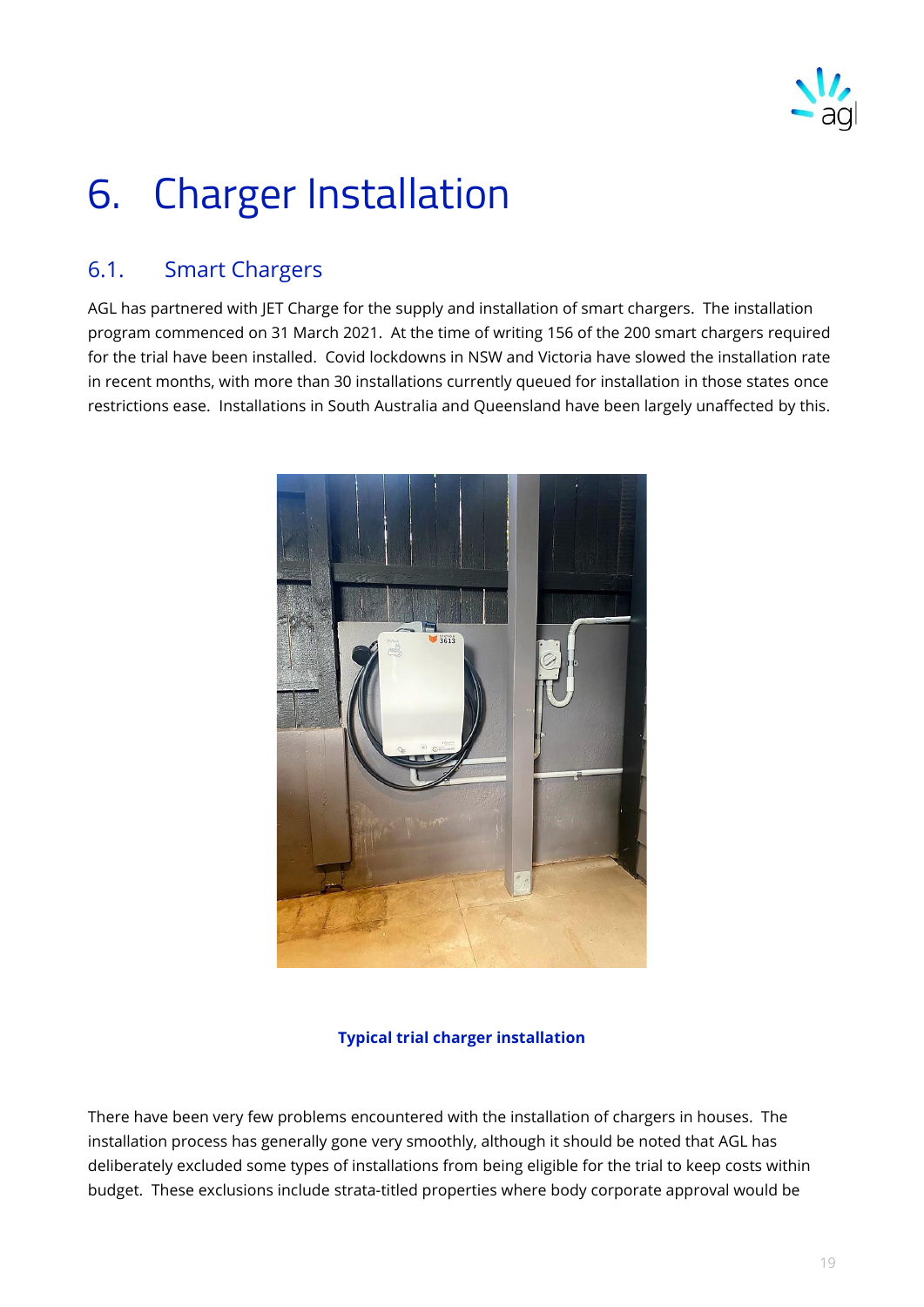

needed for charger installation, and properties where trenching would be necessary to install the charger supply cabling.

Customer feedback on the recruitment and installation process has been very positive, with a very high net promoter score of +58 from those customers who have had a charger installed. This is reflective of the good work being done by the AGL and JET Charge personnel involved in the process, but will also be influenced by the fact that customers are receiving a free charger.

# <span id="page-19-0"></span>6.2. Vehicle-to-Grid Chargers

There have been no vehicle-to-grid charger installations to date.

#### <span id="page-19-1"></span>6.3. Lessons Learnt

Not all residential chargers can be installed with the full charging capacity enabled due to house wiring, switchboard and service fuse limitations. With around 75% of the 200 trial chargers now installed, 44% have had their charge rate limited to less than the nominal 7.4kW (32A), with the average maximum charge rate of this particular group of chargers being 6.3kW. Anecdotally, charger installers have advised us that it is very common to limit the maximum power of chargers installed in homes.

| Current (A) | Percentage of installations |
|-------------|-----------------------------|
| 32          | 56%                         |
| 26          | 11%                         |
| 25          | 6%                          |
| 20          | 26%                         |
| 16          | 1%                          |
|             |                             |

The breakdown of maximum charge rates for the trial installations so far is:

This data will be updated in the next report when all chargers have been installed. It may prove of value for electricity system planning purposes.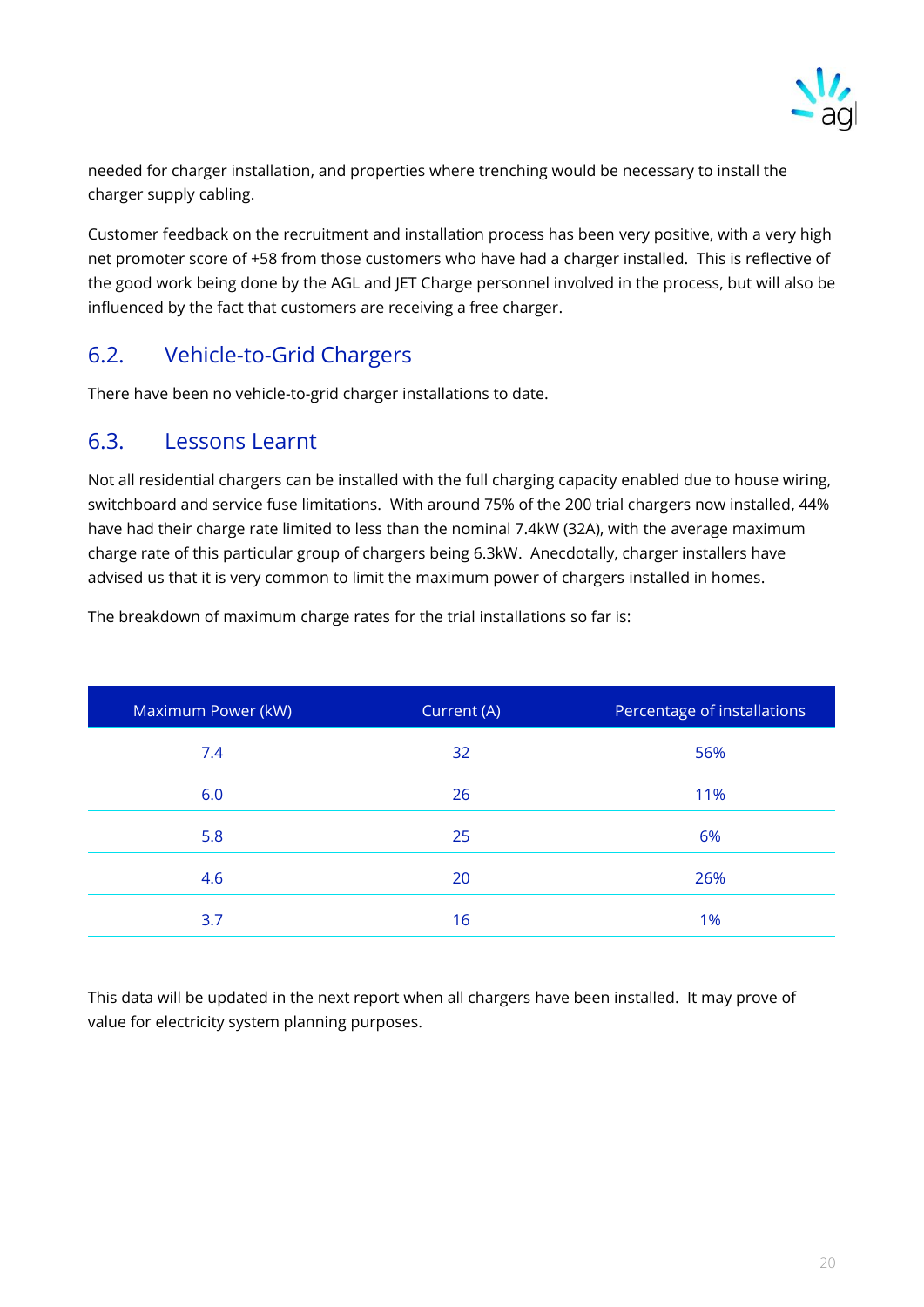

# <span id="page-20-0"></span>7. Customer Research

As a condition of joining the trial, customers agreed to be contacted regarding participating in surveys and research over the duration of the program. Ultimately participation in research and surveys remains voluntary, however past research experience and anecdotal evidence gave confidence that participation rates would be high.

An important component of the trial is understanding customers attitudes toward a smart charging arrangement and whether their feelings change over the course of the trial. For smart charging to achieve its stated goals, adoption must be high, therefore it's critical to understand customers experiences of smart charging to ensure future propositions are designed with customers at the centre.

# <span id="page-20-1"></span>7.1. Online Survey Results

An online survey was sent to 133 trial participants and 89 completions were received, a completion rate of 65% (participants were not directly incentivised to complete the survey). Recipients of the survey included a mix of participants from the 'Connected Car' and 'Connected Charger' streams.

# <span id="page-20-2"></span>7.2. Survey Participant Demographics

Due to the lack of randomisation in the survey sampling we cannot say the demographic makeup of survey participants is representative of the broader EV market. However, anecdotal evidence and other EV research suggests common traits emerging within the current cohort of EV purchasers.

81% of survey respondents were male, 50% were aged between 45 and 60, and 68% said they work full time. Of those who responded to the question, 43% fell into the 'high income' bracket with an annual household income >\$200k, and 60% said they work in a 'highly skilled profession', eg, doctor, engineer, office-based executive.

# <span id="page-20-3"></span>7.3. Vehicle Use and Ownership

Average driving distances, vehicle type, battery size and the primary purpose of the vehicle are all variables that are likely to impact the degree of flexibility in charging times. If, for example, the vehicle is a company car used to travel long distances frequently, the customer will likely have longer charging requirements providing less opportunity to orchestrate.

Most respondents said they primarily use their vehicle for 'social/leisure, and commuting to work', 53% said they were the only ones who use the vehicle, and 8% of respondents reported having two electric vehicles.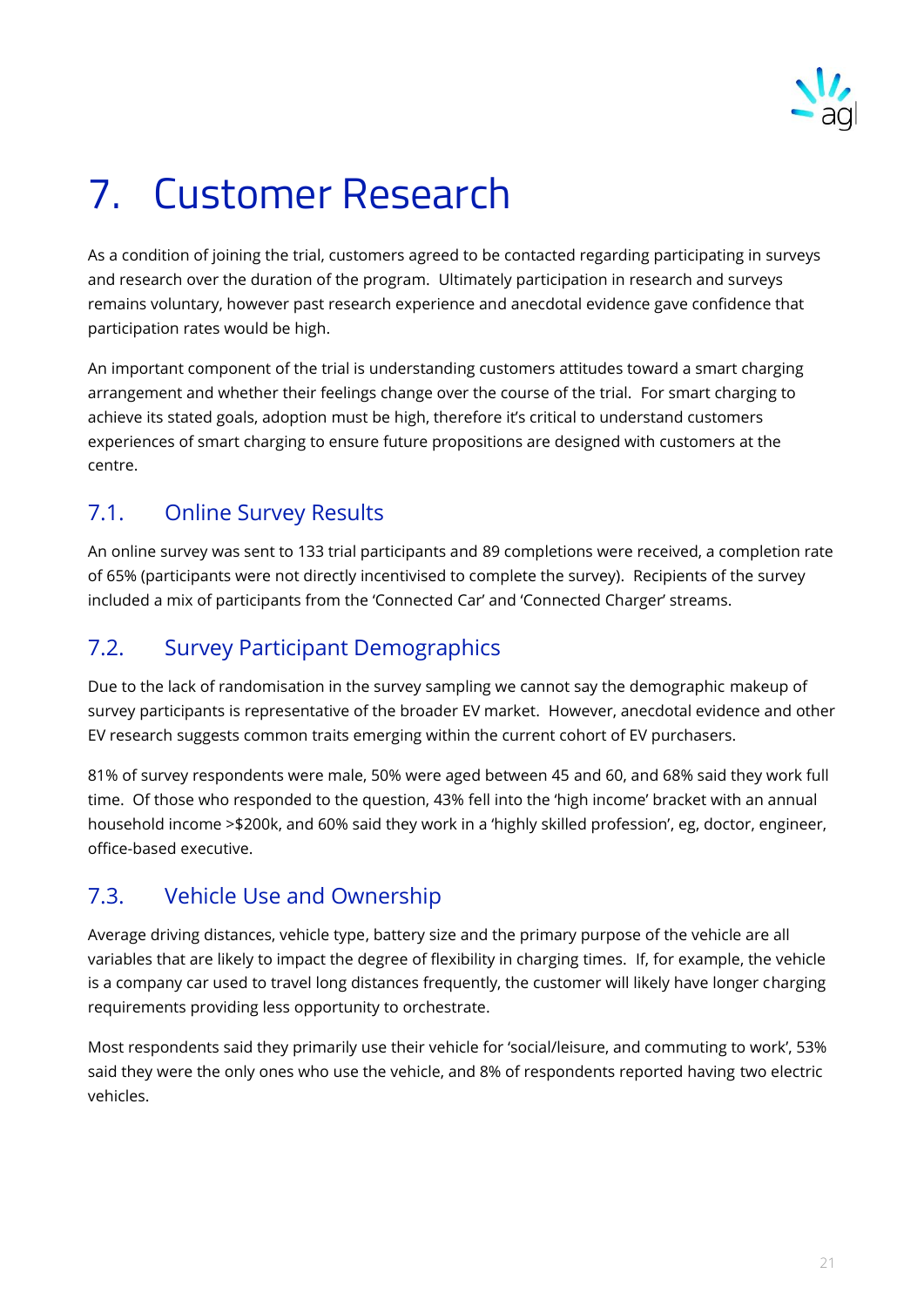

#### How many EV's do you own?



Who drives your electric vehicle normally?

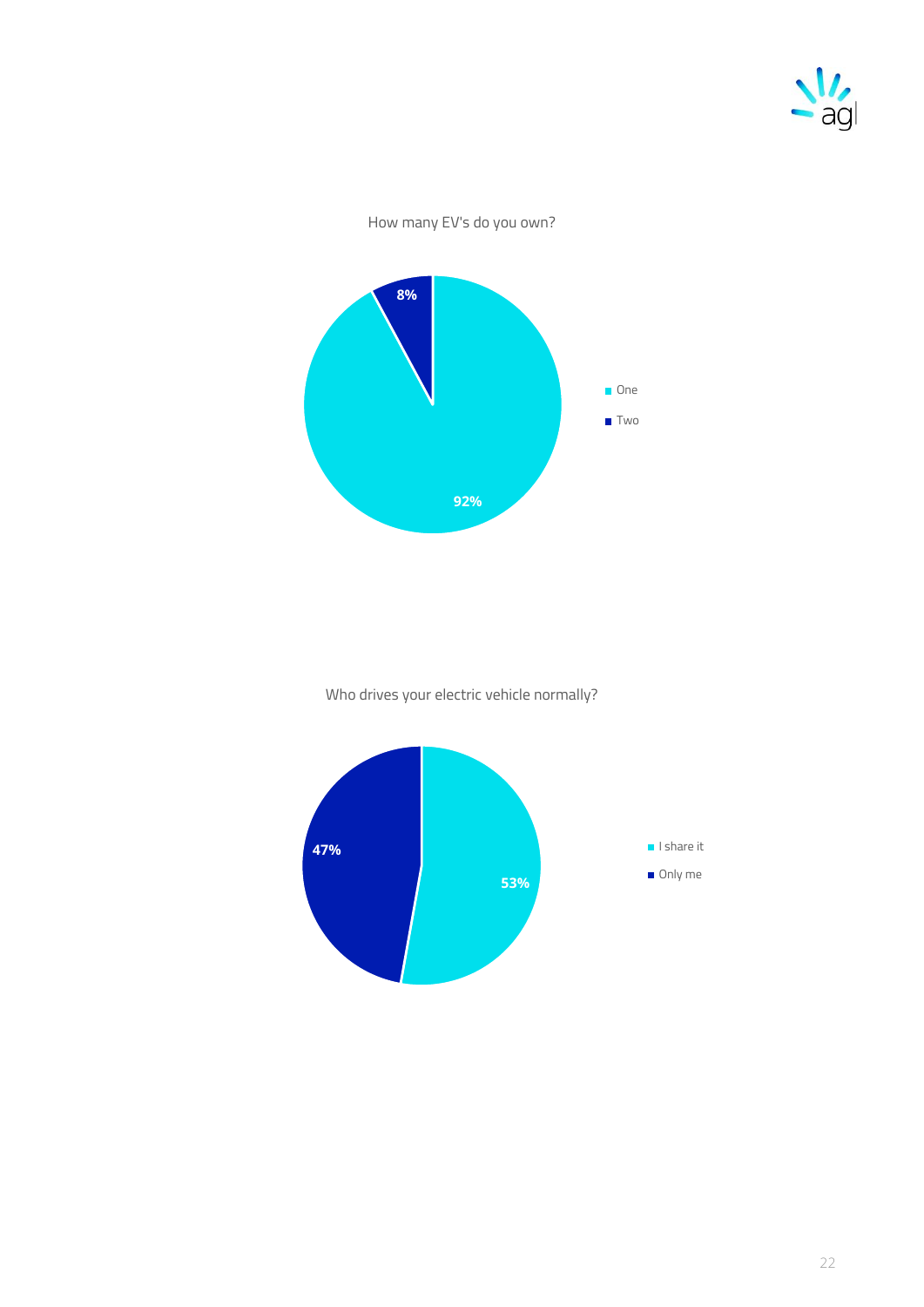

#### Vehicle Brand



#### I use my EV mainly for



#### <span id="page-22-0"></span>7.4. Charging Behaviours and Preferences

Early indications suggest electric vehicle drivers are deliberate about the times they charge their vehicle. Only 20% of respondents said they don't have a particular time that they usually charge, 55% said they charge during the day and 35% charge during off peak times. Whether it be charging via solar, or overnight at a cheaper "off peak" rate, evidence suggests EV owners seek to minimise their charging costs.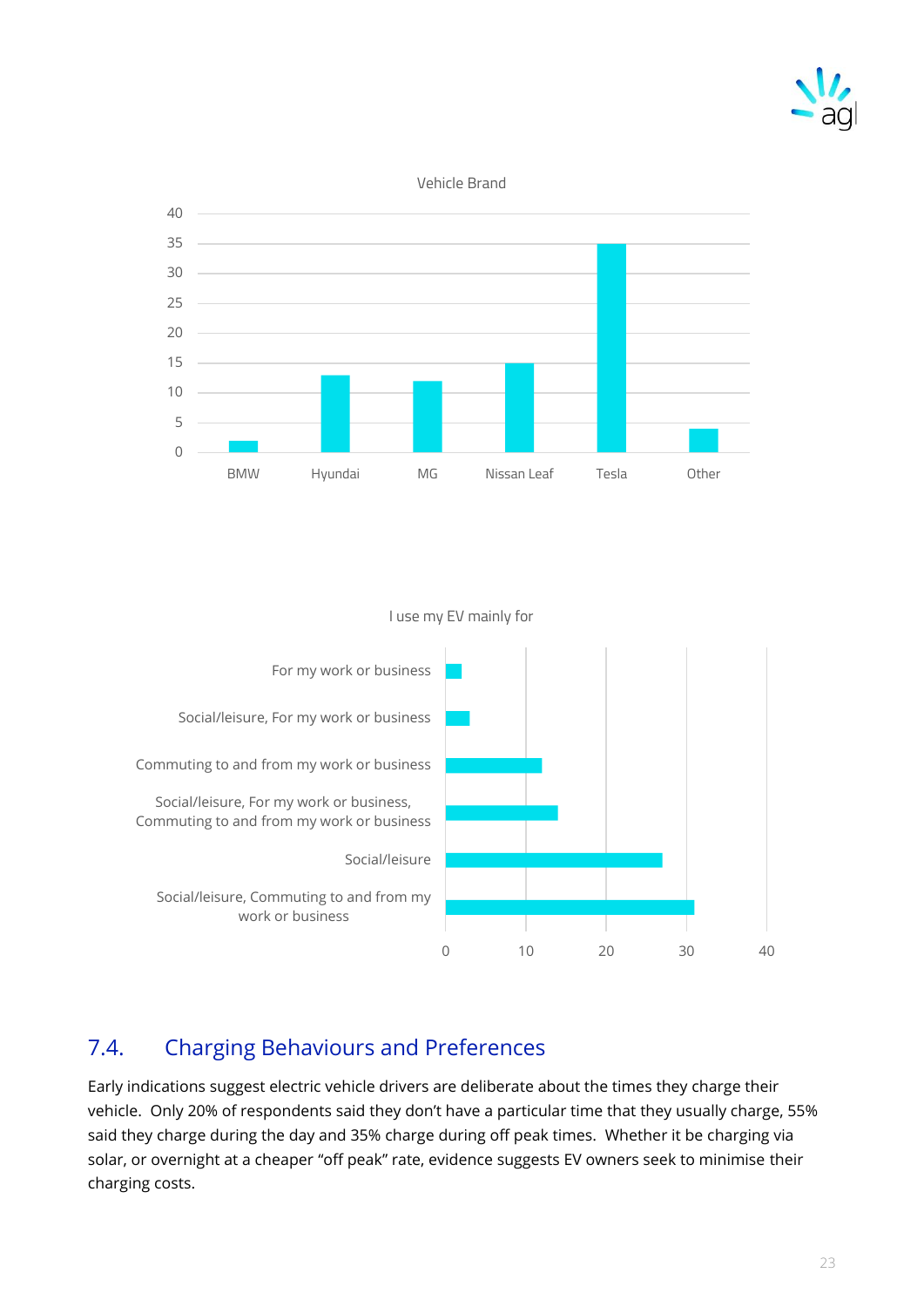

Consistent with most other research on EV charging behaviours, 84% of respondents said the location where they most frequently charge is at home, with the majority saying they prefer to charge "less frequently, for longer periods" (validated by 40% stating they most frequently charge 1 – 2 times per week).



How frequently do you charge your car at home?

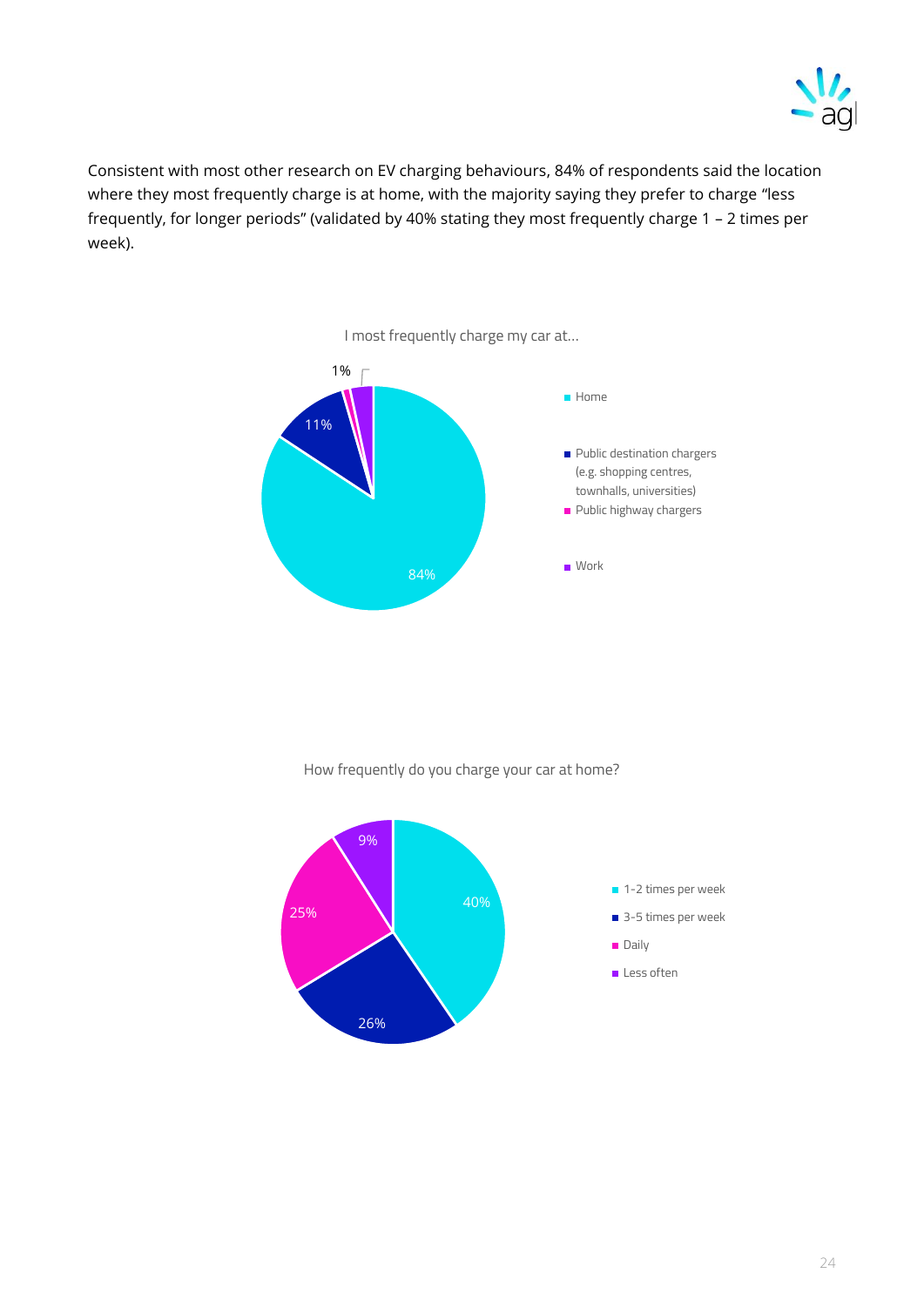



#### I generally charge my electric vehicle

## <span id="page-24-0"></span>7.5. Understanding of Smart Charging

"Smart charging" is a broad term that can mean different things to different people. In this context, smart charging, or charging orchestration, is broadly defined as a third party having some level of control over household EV charging times to provide an energy system benefit.

Survey respondents showed a high level of understanding of the concept of smart charging and its benefits. When asked "what does the term smart charging mean to you", most respondents understood it to mean charging during lower demand periods to benefit the energy system, with one respondent explaining it succinctly as "charging at certain times of the day to maximise energy efficiency".

Respondents understanding of smart charging is a function of their participation in the trial (the objectives and benefits have been explained to them) and their higher-than-average engagement in the energy market. Whilst understanding of smart charging amongst the non-trial participant population is likely to be low, and even lower amongst the ICE driver population, anecdotal evidence suggests people have an intuitive understanding of "peak demand" and why it would be bad if all EV's charged at the same time.

#### <span id="page-24-1"></span>7.6. Motivations for Joining the Trial

Anectodical evidence suggests electric vehicle owners are passionate about the transition to electric mobility. They are eager to see more Australian's adopt electric vehicles and support programs that help contribute toward accelerating Australia's path toward a decarbonised transport sector.

When asked "what was your main reason for joining the trial", 59% of survey respondents said they "want to support programs that help make electric vehicles become a better option for Australians". This is an encouraging sign, however it's safe to assume that as we move along the EV adoption curve, consumers motivations for participating in a smart charging scheme will change.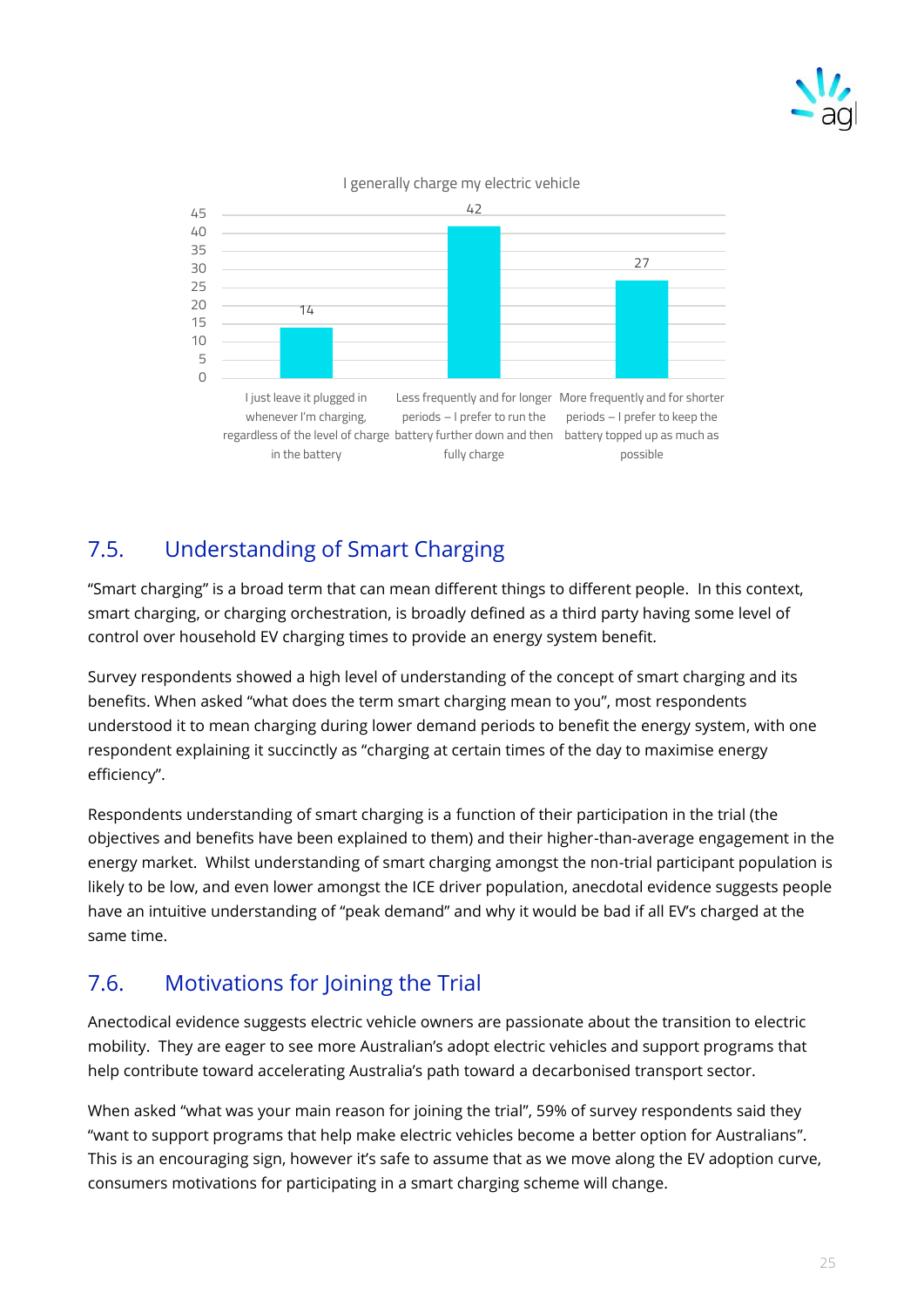



#### What's your main reason for joining the trial?

## <span id="page-25-0"></span>7.7. Initial Feelings toward Smart Charging

Gaining consumers trust will be crucial to the success of any future smart charging proposition. Therefore, it was important to understand whether trial participants had any initial concerns around relinquishing control of their electric vehicle charging, how these feelings may change over the course of the program and what could be done to alleviate concerns if there were any.

When asked "are you concerned about AGL having control over the times when your electric car can be charged?", 71% of survey respondents said they were "not at all concerned", and 27% said they were "somewhat concerned".



Are you concerned about AGL having control over the times when your electric car can be charged? (Please note you will still have the option of opting out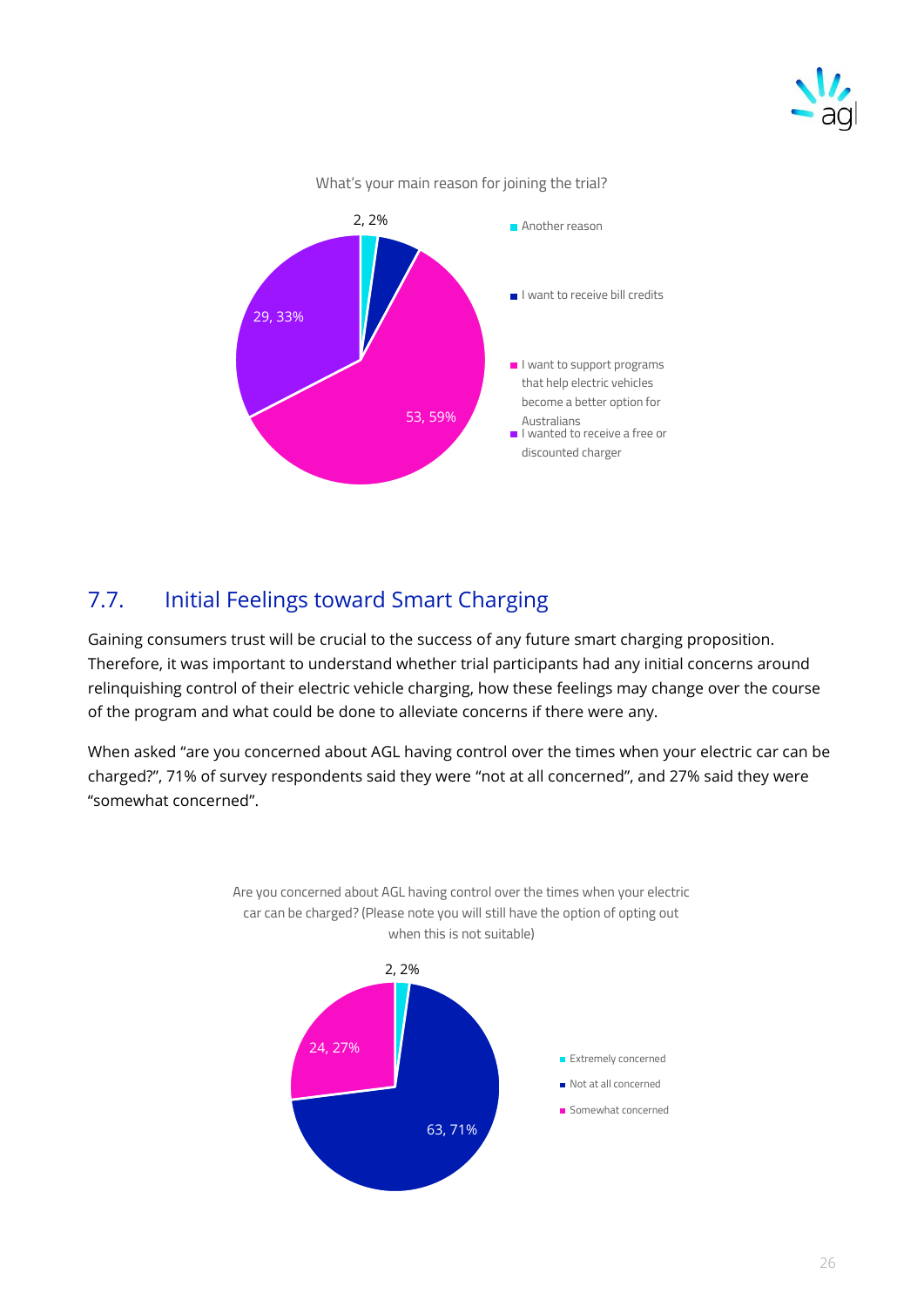

It's important to highlight that self-selection bias is likely playing a significant in role in these results. As participation in the trial is entirely voluntary, it's reasonable to assume most consumers participating in a charging management trial do not have strong concerns regarding charging management. What's perhaps more insightful are the reasons why some participants had concerns about charging management and the things that could be done to alleviate those concerns.

## <span id="page-26-0"></span>7.8. Concerns and Alleviators

When participants were asked to elaborate on why they were concerned about AGL having control over charging times, the most common themes were:

- the car not being charged to a sufficient level for their next trip
- not having the flexibility to charge as per their needs
- not having the ability to maximise solar self-consumption.

One respondent said, "in some instances, I may need to charge outside low peak period due to ad hoc needs, eg emergency, and need a high charge level before leaving the house" and another said they were concerned "the charging times does not provide enough electricity for the car to be ready for next day long trip". Those with solar mentioned they "ideally want to do all the home charging during the day when we have excess solar being generated rather than feeding into the grid" and that they "prefer to charge when I elect, as I have a solar system which allows me to charge at no cost".

To alleviate their concerns, one survey respondent stated they should be given the "option to allow us to charge whenever we need to if there is an emergency", and another suggested we "[ask] permission before you take control". One respondent asked whether they can "set a minimum charge for overnight so I know the car will always have say 40% in the morning and allow AGL to top it up during the day".

It's still too early to draw any firm conclusions regarding customers feelings toward charging management and their likelihood of continuing with a smart charging arrangement. What is apparent, however, is that smart charging cannot be a one size fits all approach – it must provide some flexibility for consumers' different circumstances.

We believe providing the ability for consumers to opt-out of managed charging events will be crucial in ensuring large scale take up of a smart charging proposition. Moreover, we believe smart charging should allow customers to optimise for various scenarios, eg solar self-consumption, cost, or carbon intensity.